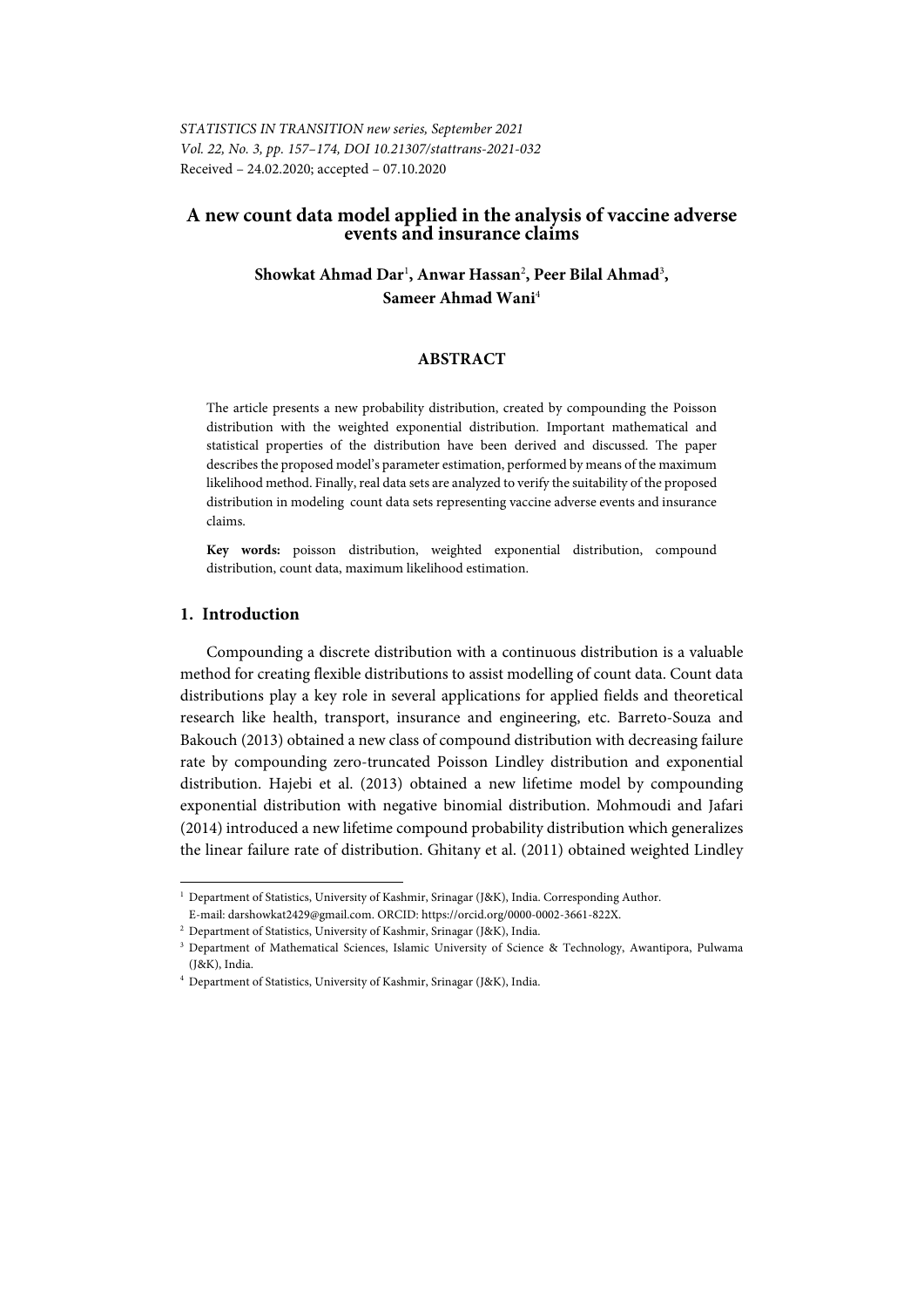distribution and pointed that Lindley distribution is valuable in exhibiting biological data from mortality studies. Asgharzadeh et al. (2014) created a new class of distribution by mixing any continuous distribution and Poisson Lindley distribution through a compounding technique. Chesneau et al. (2020) introduced Cosine geometric distribution for count data modelling. Bourguigon et al. (2014) obtained the Birnbaum-Saunders power series distribution. The new lifetime distribution has a decreasing, increasing or constant hazard rate. Silva and Cordeiro (2015) created a new lifetime distribution by mixing Burr XII and power series distribution through a compounding technique. Pinho et al. (2015) obtained a new distribution by assuming that simple size distribution as Harris distribution. Bardbar and Nematollahi (2016) obtained a modified exponential distribution-geometric distribution with increasing or decreasing failure rate. Flores et al. (2013) obtained the complementary exponential power series distribution by considering the distribution of vectors through maximum components.

In this paper, we propose a new compounding distribution by compounding the Poisson distribution with the weighted exponential distribution, as there is a need to find a more flexible model for analysing statistical data. This model has over-dispersed nature so it will become most appropriate for analysing over-dispersed count data sets. This property makes this model unique as compared to other compounding models already in the statistical literature.

# **2. Definition of the proposed model (Poisson weighted exponential distribution)**

If  $Z|v \sim P(v)$ , where v is itself a random variable following weighted exponential distribution with parameter  $(\mu,\sigma)$ , then determining the distribution that results from marginalizing over  $\nu$  will be known as a compound of the Poisson distribution with that of weighted exponential distribution, which is denoted by  $PWED(Z; \mu, \sigma)$ . It may be noted that the proposed model will be a discrete one since the parent distribution is discrete.

**Theorem 2.1:** The probability mass function of a Poisson weighted exponential distribution, i.e.  $P\text{WED}(Z;\mu,\sigma)$  is given by

$$
P(Z=z) = \frac{\mu^2}{\mu + \sigma} \left[ \frac{(1+\mu) + \sigma(z+1)}{(1+\mu)^{z+2}} \right]; z = 0,1,2,3,...,\mu > 0, \sigma \ge 0.
$$

*Proof:* Using the definition (2), the pmf of a PWED  $(Z; \mu, \sigma)$  can be obtained as

$$
g(z | \nu) = \frac{e^{-\nu} \nu^z}{(z)!} \quad ; \quad z = 0, 1, 2, 3, \dots; \nu > 0.
$$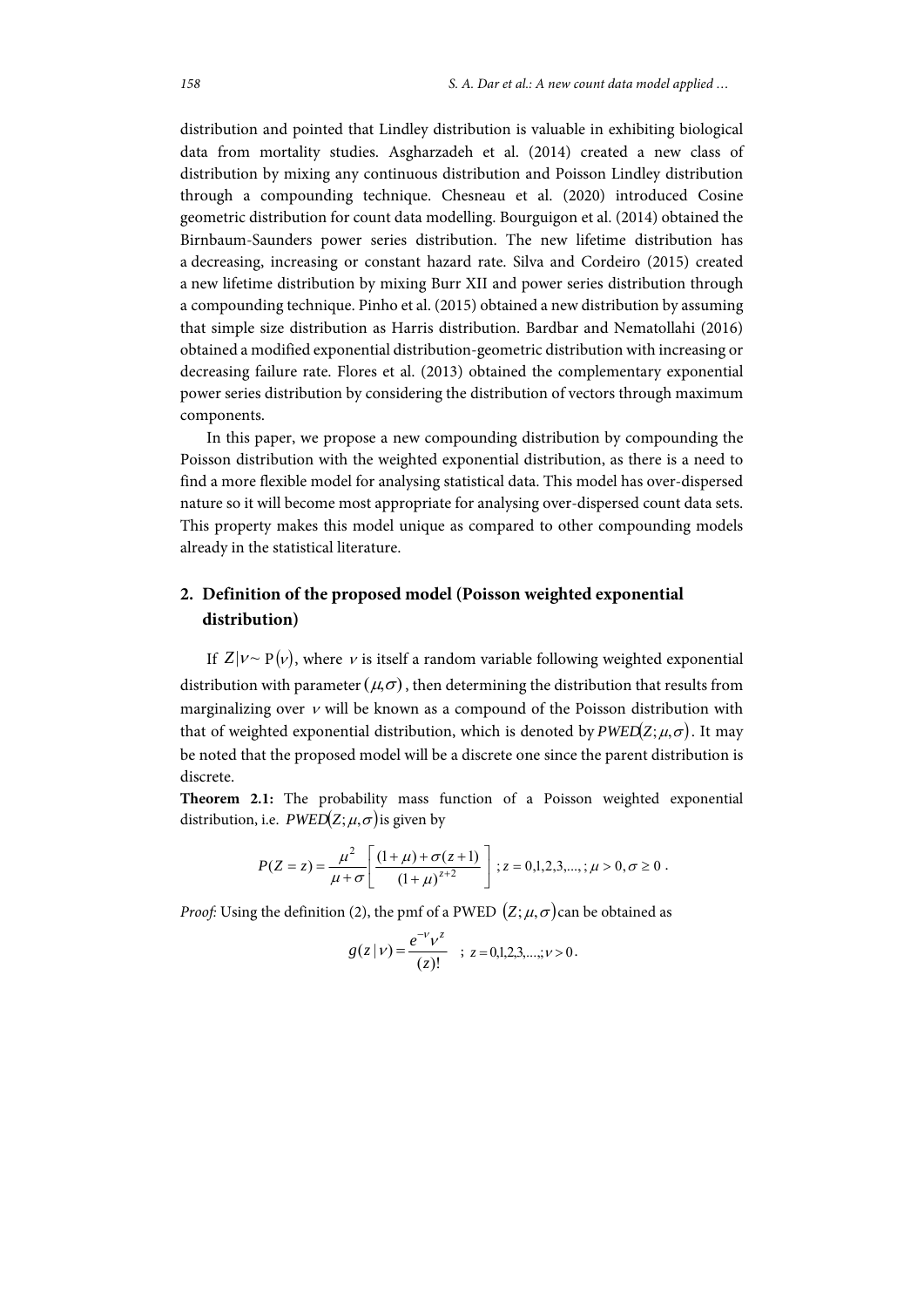$\overline{a}$ 

When its parameter  $\nu$  follows weighted exponential distribution (WED) with pdf

$$
h(v; \mu, \sigma) = \frac{\mu^2}{\mu + \sigma} (1 + \sigma v) e^{-\mu v}; v > 0, \mu > 0, \sigma \ge 0.
$$

We have

$$
P(Z = z) = \int_{0}^{\infty} g(z | v) h(v; \mu, \sigma) dv
$$
  

$$
P(Z = z) = \frac{\mu^{2}}{\mu + \sigma} \left[ \frac{(1 + \mu) + \sigma(z + 1)}{(1 + \mu)^{z + 2}} \right]; z = 0, 1, 2, 3, ...,; \mu > 0, \sigma \ge 0
$$
 (2.1)

which is the p.m.f. of PWED.

The corresponding c.d.f of PWED is obtained as:

$$
F_Z(z) = \sum_{n=0}^{z} \left[ \frac{\mu^2}{\mu + \sigma} \left[ \frac{(1+\mu) + \sigma(n+1)}{(1+\mu)^{n+2}} \right] \right]
$$
  

$$
1 - \frac{\mu + \mu^2 + \sigma + 2\mu\sigma + \mu\sigma x}{(1+\mu)^{z+2}(\mu + \sigma)} \; ; z > 0, \mu > 0, \sigma \ge 0 \tag{2.2}
$$

# **3. Special Cases**

*Case 1:* If we put  $\sigma = 0$  the PWED reduces to the Poisson exponential distribution with pmf as

$$
P_1(Z=z) = \left[\frac{\mu}{\left(1+\mu\right)^{z+2}}\right].
$$

*Case 2:* If we put  $\sigma = 1$  the PWED reduces to the Poisson size biased exponential distribution with pmf as

$$
P_2(Z=z) = \frac{\mu^2}{\mu+1} \left[ \frac{(1+\mu)+(z+1)}{(1+\mu)^{z+2}} \right].
$$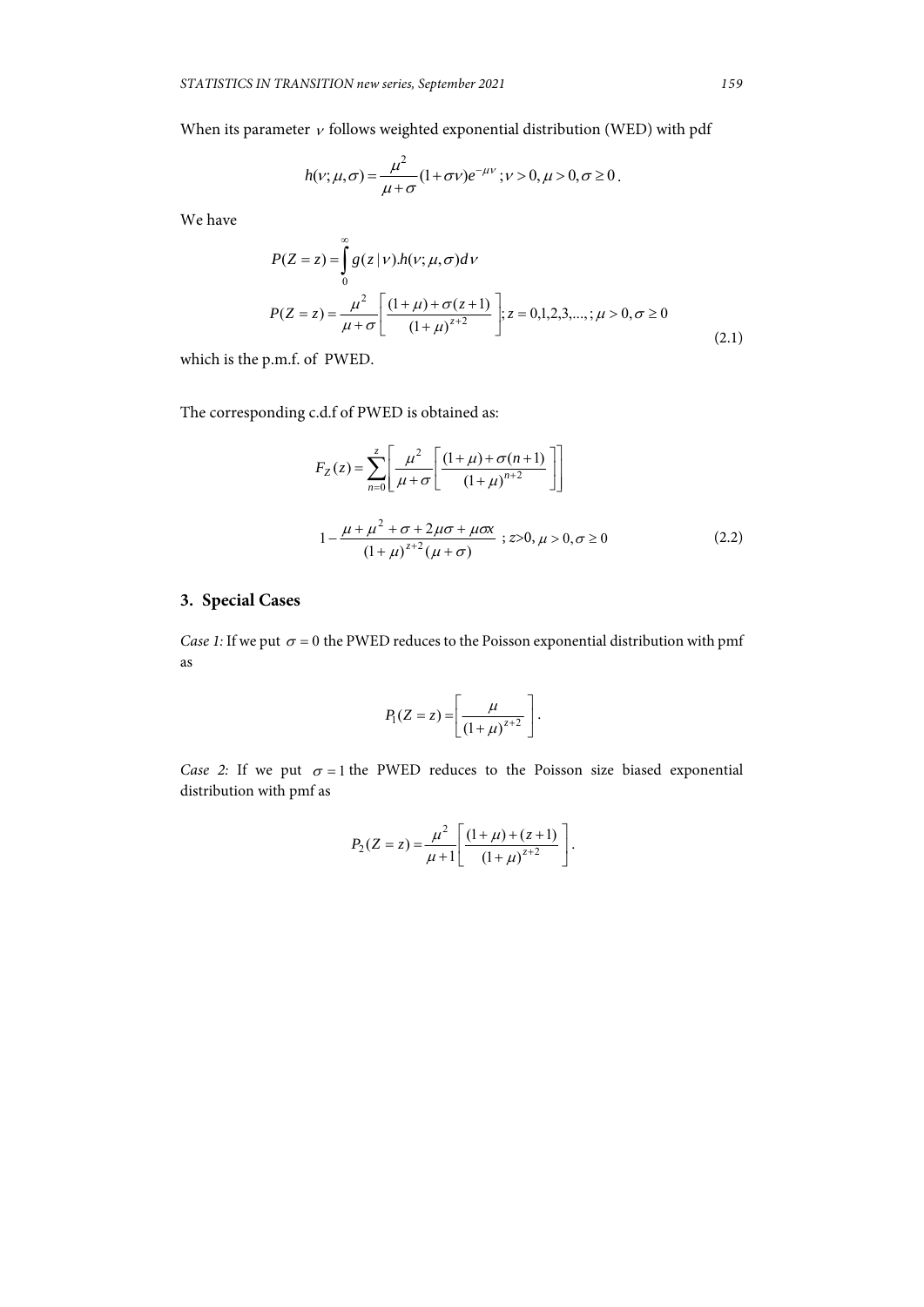

**Figure 1.** The above figures show the pmf plot for different values of  $\mu$  and  $\sigma$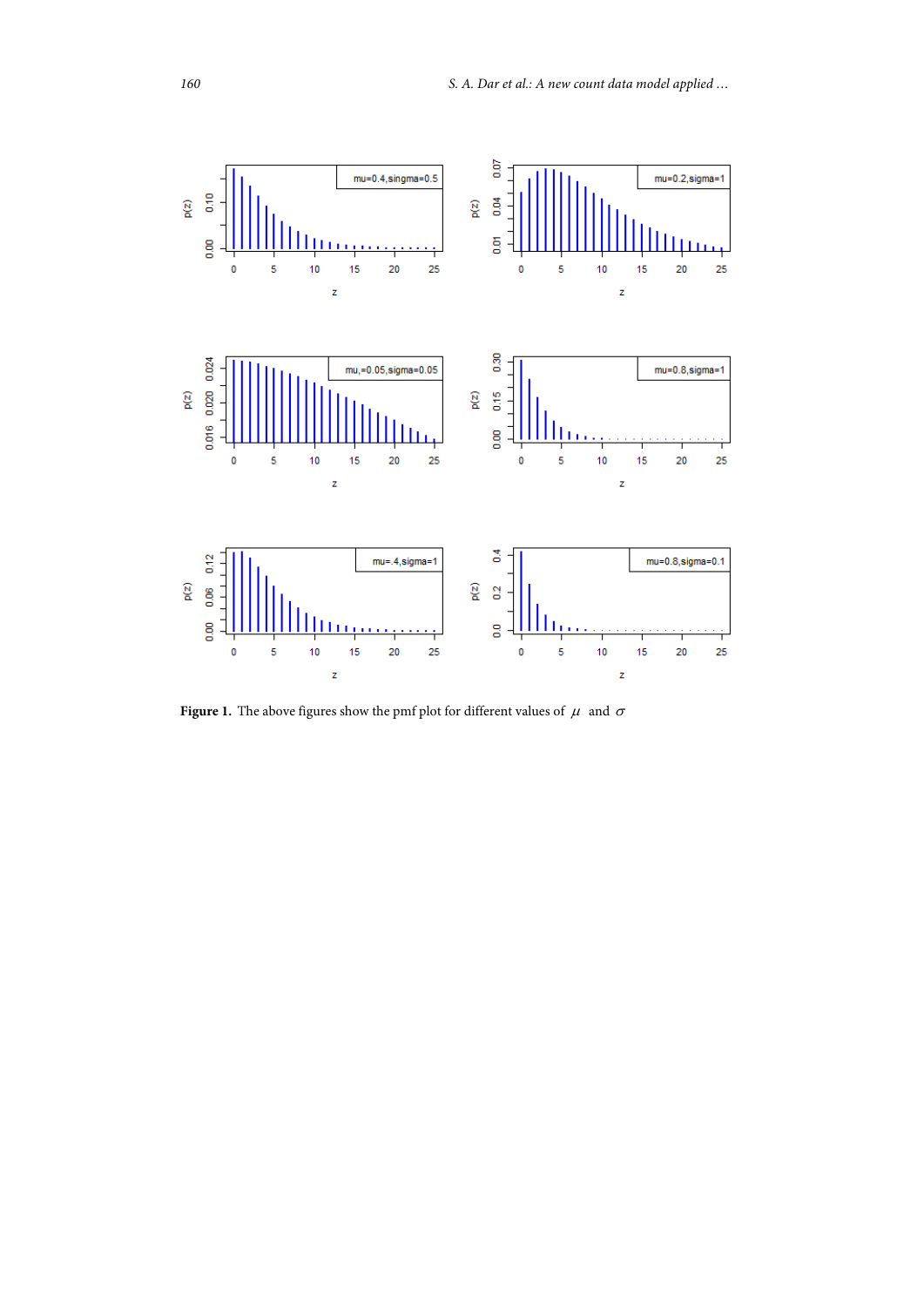

**Figure 2.** The above figures show the cdf plot for different values of  $\mu$  and  $\sigma$ 

# **4. Collective risk model**

**Theorem 4.1:** Let Z follow PWED ( $\mu$ , $\sigma$ ), be a primary distribution with exponential distribution ( $\zeta$ ) as a secondary distribution, then the aggregate loss U=  $\sum_{i=0}^{M}$  $i = 0$  $Z_i$  has p.d.f given as

$$
f_u(z) = \frac{\mu^2 e^{-\zeta \mu z} \zeta (\mu^2 + 2\mu(\sigma + 1) + \sigma(\zeta z + 2) + 1)}{(1 + \mu)^4 (\mu + \sigma)},
$$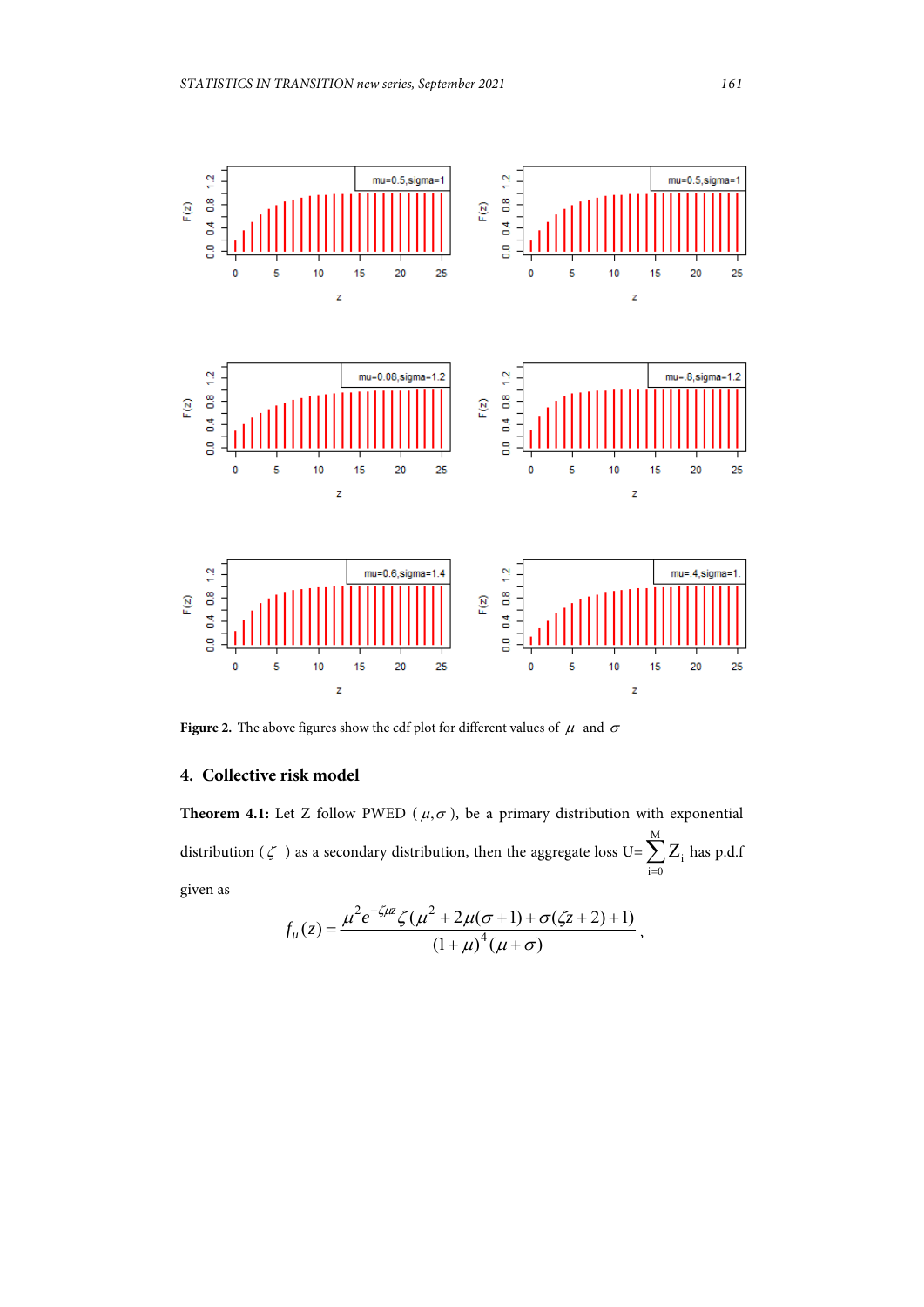*162 S. A. Dar et al.: A new count data model applied …*

whereas

$$
f_u(0) = \frac{\mu^2((\mu+1)+\sigma)}{(\mu+\sigma)(1+\mu)^2}.
$$

*Proof:* Let claim severity follow an exponential distribution  $\zeta > 0$ , we know that gamma  $(n, v)$  distribution is n<sup>th</sup> fold convolution of exponential distribution, which is given as

$$
f^{*n}(z) = \frac{\zeta^n}{(n-1)!} z^{n-1} e^{-\zeta z}, \qquad n = 1, 2, ....
$$

Therefore, the random variable U has p.d.f given as:

$$
f_u(z) = \frac{\mu^2}{(1+\mu)(\mu+\sigma)} e^{-\zeta z} \sum_{n=1}^{\infty} \left\{ \frac{(1+\mu)+\sigma(z+1)}{(1+\mu)^z} \right\} \frac{\zeta^n}{(n-1)!} z^{n-1} e^{-\zeta z}
$$

$$
f_u(z) = \frac{\mu^2 e^{-\zeta\mu z} \zeta (\mu^2 + 2\mu(\sigma+1) + \sigma(\zeta z+2) + 1)}{(1+\mu)^4 (\mu+\sigma)}.
$$

The probability of no claim is given by

$$
f_u(0) = \frac{\mu^2((\mu+1)+\sigma)}{(\mu+\sigma)(1+\mu)^2}.
$$

**Theorem 4.2:** For collective risk model with PWED ( $\mu$ , $\sigma$ ) as a primary distribution and Erlang  $(2,\zeta)$  as secondary distribution, then the probability density function of aggregate

loss random variable U=
$$
\sum_{i=0}^{M} Z_i
$$
 is given as  
\n
$$
fu(z) = \frac{\mu^2 e^{-\zeta z}}{(\mu + \sigma)(1 + \mu)^{\frac{7}{2}} 2z} \left( z^2 \zeta^2 \sqrt{1 + \mu} \sigma \cosh \frac{z \zeta}{\sqrt{1 + \mu}} + z \zeta \sinh \frac{z \zeta}{\sqrt{1 + \mu}} \right),
$$

whereas

$$
f_u(0) = \frac{\mu^2((\mu+1)+\sigma)}{(\mu+\sigma)(1+\mu)^2}.
$$

*Proof:* Let claim severity follow Erlang  $(2,\zeta)$  and we know that gamma  $(2n,\zeta)$ distribution is n<sup>th</sup> fold convolution of Erlang (2,  $\zeta$ ) distribution with pdf given as

$$
f^{*n}(z) = \frac{\zeta^{2n}}{(2n-1)!} z^{2n-1} e^{-\zeta z}, \qquad n = 1, 2, ...
$$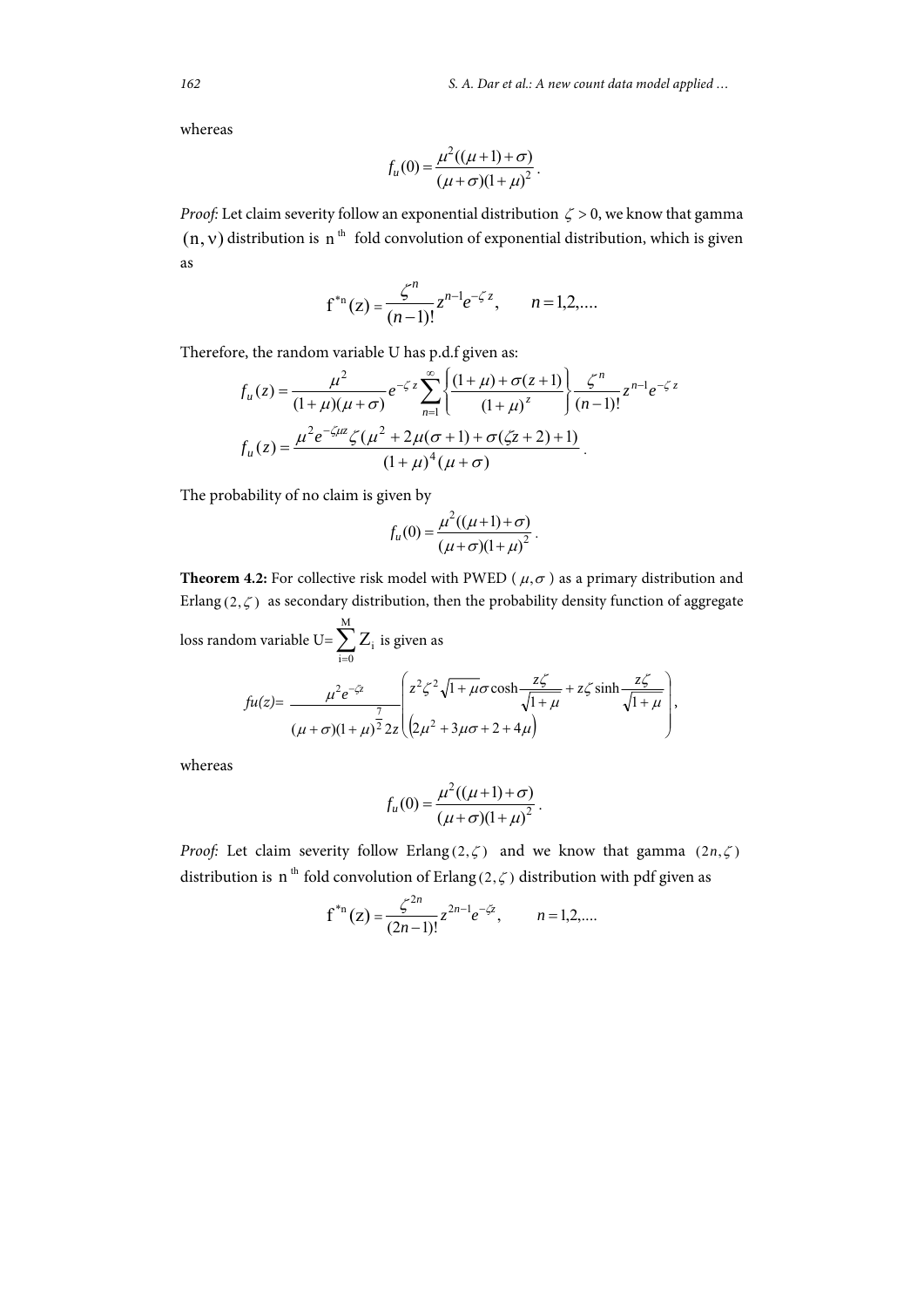So, the aggregate loss random variable U has pdf given as

$$
fu(Z) = \sum_{n=1}^{\infty} \left[ \frac{(1+\mu) + \sigma(z+1)}{(1+\mu)^{z+2}(\mu+\sigma)} \right] \frac{\zeta^{2n}}{(2n-1)!} z^{2n-1} e^{-\zeta z}
$$
  
\n
$$
fu(z) = \frac{\zeta^3}{(\zeta \eta + 2\beta)(1+\zeta)^3} e^{-\nu z} \sum_{n=1}^{\infty} \frac{((1+\mu) + \sigma(z+1))}{(1+\zeta)^n} \frac{\nu^{2n}}{(2n-1)!} z^{2n-1}
$$
  
\n
$$
fu(z) = \frac{\mu^2 e^{-\zeta z}}{(\mu+\sigma)(1+\mu)^2} \sum_{n=1}^{\infty} \left( \frac{z^2 \zeta^2 \sqrt{1+\mu \sigma} \cosh \frac{z\zeta}{\sqrt{1+\mu}}}{\sqrt{1+\mu}} + z \zeta \sinh \frac{z\zeta}{\sqrt{1+\mu}} \right).
$$

The probability of no claim is given by

$$
f_u(0) = \frac{\mu^2((\mu+1)+\sigma)}{(\mu+\sigma)(1+\mu)^2}.
$$

# **5. Reliability Analysis**

**5.1. Reliability Function R(z):** The reliability function is defined as the probability that a system survives beyond a certain time. The reliability function or the survival function of PWED is given as

$$
R(z,\mu,\sigma) = \left(\frac{\mu+\mu^2+\sigma+2\mu\sigma+\mu\sigma z}{(\mu+\sigma)^{z+2}(\mu+\sigma)}\right).
$$

**5.2. Hazard Function:** The hazard function, also known as the hazard rate, is given as

H.R=h
$$
(z, \mu, \sigma)
$$
 =  $\frac{f(z; \mu, \sigma)}{R(z; \mu, \sigma)} = \frac{\mu^2 [(1+\mu)+\sigma(z+1)]}{\mu+\mu^2+\sigma+2\mu\sigma+\mu\sigma z}$ .

**5.3. Reverse Hazard Rate and Mills Ratio:** The reverse hazard rate and the Mills ratio of PWED are respectively given as

R.H.R= 
$$
h_r(z, \mu, \sigma) = \frac{\mu^2 [(1+\mu) + \sigma(z+1)]}{(\mu + \sigma)^{z+2} (\mu + \sigma) - (\mu + \mu^2 + \sigma + 2\mu\sigma + \mu\sigma z)}
$$
,  
\nMills ratio=
$$
\frac{(\mu + \sigma)^{z+2} (\mu + \sigma) - (\mu + \mu^2 + \sigma + 2\mu\sigma + \mu\sigma z)}{\mu^2 [(1+\mu) + \sigma(z+1)]}.
$$

# **6. Statistical properties**

In this section, structural properties of the PWE model have been evaluated.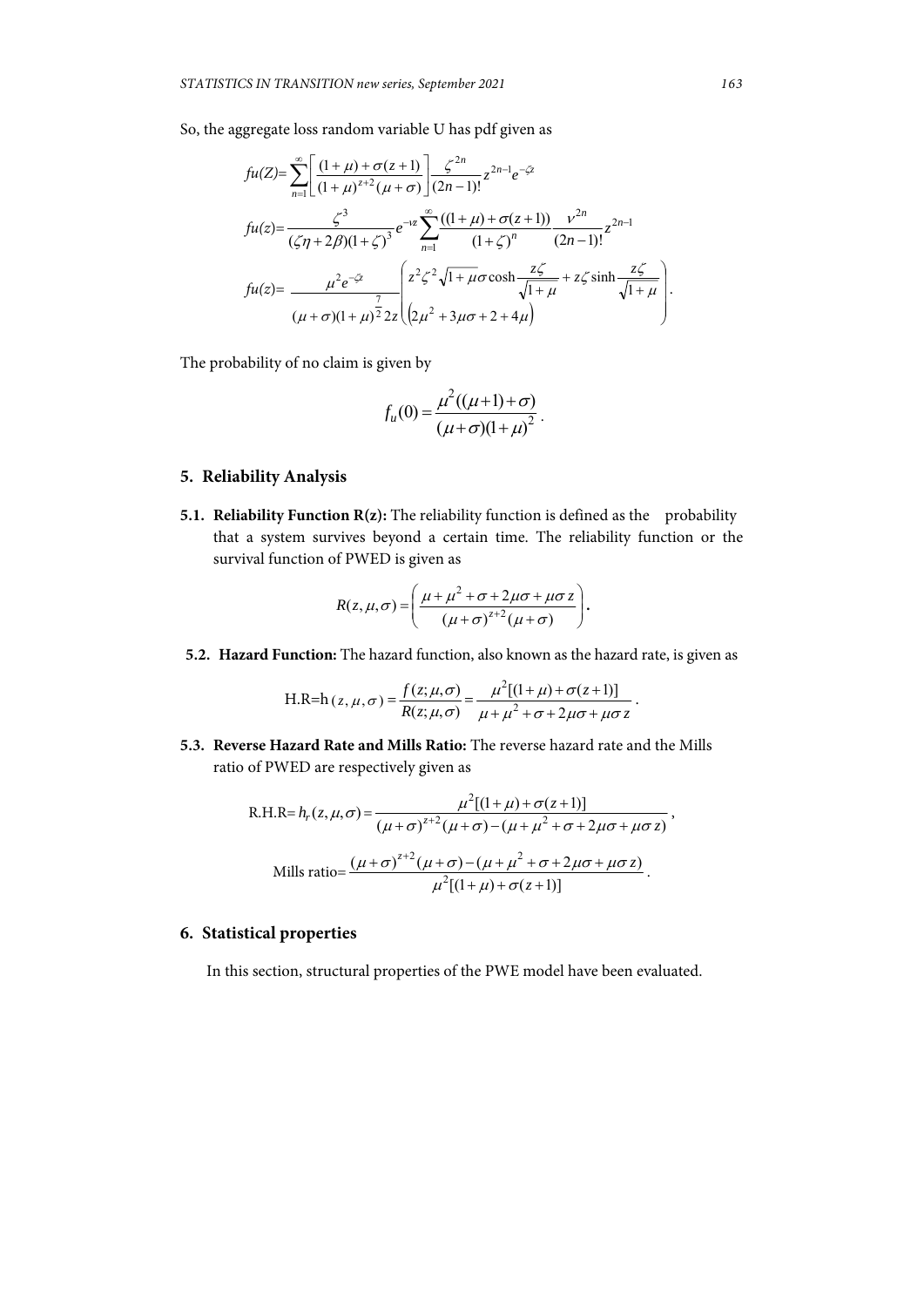#### **6.1. Moments**

## **6.1.1. Factorial Moments**

Using (2.1), the rth factorial moment about origin of the PWED (2.1) can be obtained.  $\mu_{(r)}$  '=  $E[E(Z^{(r)} | V)]$ , where  $Z^{(r)} = Z(Z-1)(Z-2)...(Z-r+1)$ 

$$
\mu_{(r)}' = \frac{\mu^2}{\mu + \sigma} \int_0^{\infty} \left[ v^r \left( \sum_{z=r}^{\infty} \frac{e^{-v} v^{z-r}}{(z-r)!} \right) \right] (1 + \sigma v) e^{-\mu v} dv
$$
  
\nTaking  $u = z - r$ , we get  
\n
$$
\mu_{(r)}' = \frac{\mu^2}{\mu + \sigma} \int_0^{\infty} \left[ v^r \left( \sum_{u=0}^{\infty} \frac{e^{-v} \lambda^u}{u!} \right) \right] (1 + \sigma v) e^{-\mu v} dv
$$
\n
$$
\mu_{(r)}' = \frac{\mu^2 r!}{\mu + \sigma} \left[ \frac{\mu + \sigma (r+1)}{\mu^{r+2}} \right]
$$
\n6.1

Taking r=1,2,3,4 in (5.1), the first four factorial moments about origin of the PWED can be obtained as

$$
\mu_{(1)}' = \frac{1}{\mu + \sigma} \left[ \frac{\mu + 2\sigma}{\mu} \right],
$$
\n
$$
\mu_{(2)}' = \frac{2}{\mu + \sigma} \left[ \frac{\mu + 3\sigma}{\mu^2} \right],
$$
\n
$$
\mu_{(3)}' = \frac{6}{\mu + \sigma} \left[ \frac{\mu + 4\sigma}{\mu^3} \right],
$$
\n
$$
\mu_{(4)}' = \frac{24}{\mu + \sigma} \left[ \frac{\mu + 5\sigma}{\mu^4} \right].
$$

### **6.1.2. Moments about origin (Raw moments)**

Using the relationship between the factorial moments about origin and the moments about origin, the first four moments about origin of the PWED (2.1) can be obtained as:

$$
\mu_1' = \frac{1}{\mu + \sigma} \left[ \frac{\mu + 2\sigma}{\mu} \right] \n\mu_2' = \frac{\mu(\mu + 2\sigma) + 2(\mu + 3\sigma)}{\mu^2(\mu + \sigma)} \n\mu_3' = \frac{6(\mu + 4\sigma) + 6\mu(\mu + 3\sigma) + \mu^2(\mu + 2\sigma)}{\mu^3(\mu + \sigma)} \n\mu_4' = \frac{24(\mu + 5\sigma) + 36\mu(\mu + 4\sigma) + 14\mu^2(\mu + 3\sigma) + \mu^3(\mu + 2\sigma)}{\mu^4(\mu + \sigma)}.
$$

# **6.1.3. Moments about the Mean (Central moments)**

Using the relationship  $\mu_r = E(Y - \mu_1^{\prime})^r = \sum_{l=1}^r \left| \mu_h^{\prime}(-\mu_1^{\prime})^{r-h} \right|$ *r H r <sup>r</sup> h <sup>r</sup> <sup>E</sup> <sup>Y</sup>*  $\sum_{n=0}^{\infty} \binom{n}{n} \mu_h^{-1}(-1)$ )  $\backslash$  $\overline{\phantom{a}}$  $= E(Y - \mu_1^{\prime})^r = \sum_{H=0}^r \binom{r}{h} \mu_h^{\prime}(-\mu_1^{\prime})$  $\mu_r = E(Y - \mu_1^r)^r = \sum_{l=1}^r \mu_l^r (-\mu_1^r)^{r-h}$  between the moments about the mean and the moments about origin, the moments about the mean of the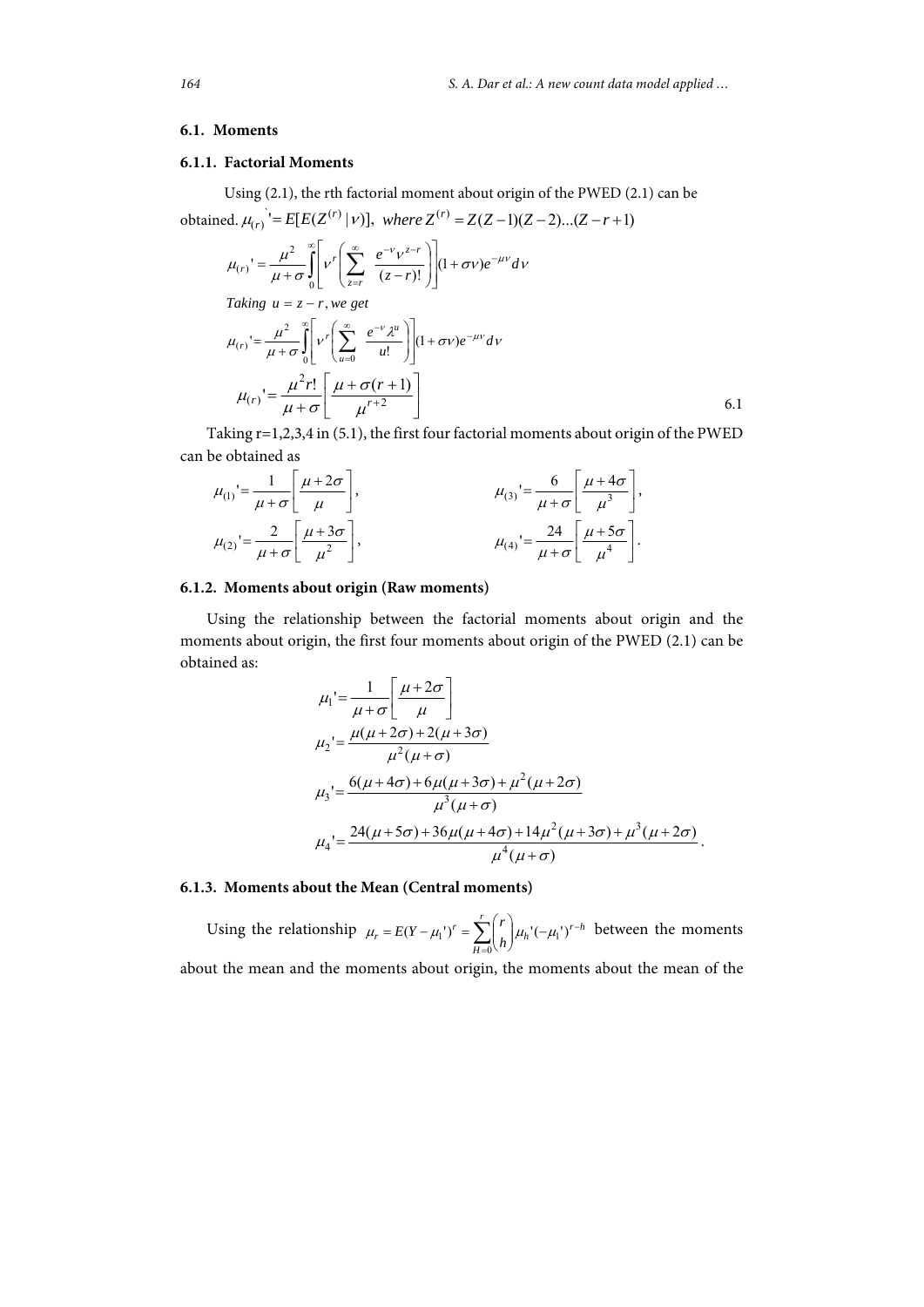$$
\text{PWED} \qquad (2.1) \qquad \text{can} \qquad \text{be} \qquad \text{obtained} \qquad \text{as} \qquad \mu_2 = \frac{\mu(\mu + 2\sigma) + 2(\mu + 3\sigma)}{\mu^2(\mu + \sigma)} - \left[\frac{1}{\mu + \sigma}\left[\frac{\mu + 2\sigma}{\mu}\right]\right]^2
$$
\n
$$
\mu_3 = \frac{6(\mu + 4\sigma) + 6\mu(\mu + 3\sigma) + \mu^2(\mu + 2\sigma)}{\mu^3(\mu + \sigma)} - 3\frac{(\mu(\mu + 2\sigma) + 2(\mu + 3\sigma))}{\mu^2(\mu + \sigma)} \frac{1}{\mu + \sigma}\left[\frac{\mu + 2\sigma}{\mu}\right]
$$
\n
$$
\mu_4 = \frac{24(\mu + 5\sigma) + 36\mu(\mu + 4\sigma) + 14\mu^2(\mu + 3\sigma) + \mu^3(\mu + 2\sigma)}{\mu^4(\mu + \sigma)} - 4\frac{6(\mu + 4\sigma) + 6\mu(\mu + 3\sigma) + \mu^2(\mu + 2\sigma)}{\mu^3(\mu + \sigma)} \frac{1}{\mu + \sigma}\left[\frac{\mu + 2\sigma}{\mu}\right]
$$
\n
$$
+ 6\frac{\mu(\mu + 2\sigma) + 2(\mu + 3\sigma)}{\mu^2(\mu + \sigma)} \left[\frac{1}{\mu + \sigma}\left[\frac{\mu + 2\sigma}{\mu}\right]\right]^2 - 3\left[\frac{1}{\mu + \sigma}\left[\frac{\mu + 2\sigma}{\mu}\right]\right]^4
$$

**6.2. Coefficient of variation (c.v), skewness**  $(\sqrt{\beta_1})$ **, kurtosis**  $(\beta_2)$  **and Index of Dispersion**  $(\gamma)$ 

$$
CV = \frac{\sqrt{(\mu(\mu + 2\sigma) + 2(\mu + 3\sigma))(\mu + \sigma) - (\mu + 2\sigma)^2}}{(\mu + 2\sigma)}
$$
  

$$
\sqrt{\beta_1} = \frac{(\mu + \sigma)(6(\mu + 4\sigma) + 6\mu(\mu + 3\sigma) + \mu^2(\mu + 2\sigma)) - 3(\mu(\mu + 2\sigma) + 2(\mu + 3\sigma)(\mu + 2\sigma))(\mu + 2\sigma)}{((\mu + \sigma)(\mu(\mu + 2\sigma) + 2(\mu + 3\sigma)) - (\mu + 2\sigma)^2)^{3/2}}
$$

 $^{2}(u + \pi)(u + 2\pi)^{4}$  $^{2}$  2(u | a)(u | 2a))(u | a)<sup>2</sup>  $((24(\mu+5\sigma)+36\mu(\mu+4\sigma)+14\mu^2(\mu+3\sigma)+\mu^3(\mu+2\sigma)) - 4(6(\mu+4\sigma)+6\mu(\mu+3\sigma)+\mu^2(\mu+2\sigma))(\mu+2\sigma)$  $(\mu(\mu+2\sigma) + 2(\mu+3\sigma))^2(\mu+\sigma)(\mu+2\sigma)$  $6(\mu(\mu+2\sigma)+2(\mu+3\sigma))(\mu+2\sigma)^2-3(\mu+\sigma)(\mu+2\sigma))(\mu+\sigma)$  $\mu(\mu+2\sigma)$  +  $2(\mu+3\sigma)$ )<sup>-</sup>  $(\mu+\sigma)(\mu+2\sigma)$  $\beta_2 = \frac{-6(\mu(\mu + 2\sigma) + 2(\mu + 3\sigma))(\mu + 2\sigma)^2 - 3(\mu + \sigma)(\mu + 2\sigma))(\mu + \sigma)^2}{(\mu(\mu + 2\sigma) + 2(\mu + 3\sigma))^2(\mu + \sigma)(\mu + 2\sigma)}$ 

$$
\gamma = \frac{(\mu(\mu+2\sigma)+2(\mu+3\sigma))(\mu+2\sigma)-(\mu+2\sigma)}{\mu(\mu+\sigma)(\mu+2\sigma)}.
$$

**Table 1.** Index of Dispersion, Mean and Variance of PWED  $(\mu, \sigma)$  for different values of parameters

|                | $\mu$       | 0.2  | 0.5   | 0.8  | 1    | 1.2  | 1.5  | 1.8   |
|----------------|-------------|------|-------|------|------|------|------|-------|
|                | IOD         | 5.3  | 2.8   | 3.19 | 4.13 | 5.56 | 8.64 | 12.95 |
| $\sigma = 1.2$ | VAR         | 50.6 | 10.09 | 6.83 | 6.88 | 7.53 | 9    | 10.98 |
|                | <b>MEAN</b> | 9.55 | 3.6   | 2.14 | 1.66 | 1.35 | 1.05 | 0.84  |
|                | IOD         | 5.35 | 2.7   | 2.89 | 3.65 | 4.85 | 7.52 | 11.34 |
| $\sigma = 1.5$ | <b>VAR</b>  | 50.3 | 9.5   | 5.97 | 5.84 | 6.3  | 7.52 | 9.16  |
|                | <b>MEAN</b> | 9.4  | 3.5   | 2.06 | 1.6  | 1.3  | 1    | 0.8   |
|                | <b>IOD</b>  | 5.4  | 2.66  | 2.71 | 3.36 | 4.42 | 6.85 | 10.37 |
| $\sigma = 1.8$ | <b>VAR</b>  | 50   | 9.1   | 5.43 | 5.19 | 5.53 | 6.6  | 8.06  |
|                | <b>MEAN</b> | 9.3  | 3.41  | 2    | 1.54 | 1.25 | 0.96 | 0.77  |
|                | <b>IOD</b>  | 5.3  | 2.76  | 3.07 | 3.93 | 5.27 | 8.19 | 12.31 |
| $\sigma = 2$   | VAR         | 50.5 | 9.86  | 6.49 | 6.47 | 7.03 | 8.44 | 10.26 |
|                | <b>MEAN</b> | 9.5  | 3.56  | 2.11 | 1.64 | 1.33 | 1.03 | 0.85  |
|                | IOD         | 5.3  | 2.84  | 3.31 | 4.32 | 5.84 | 9.09 | 13.6  |
| $\sigma = 2.2$ | VAR         | 50.7 | 10.3  | 7.17 | 7.3  | 8.02 | 9.66 | 11.7  |
|                | <b>MEAN</b> | 9.6  | 3.62  | 2.16 | 1.68 | 1.37 | 1.06 | 0.86  |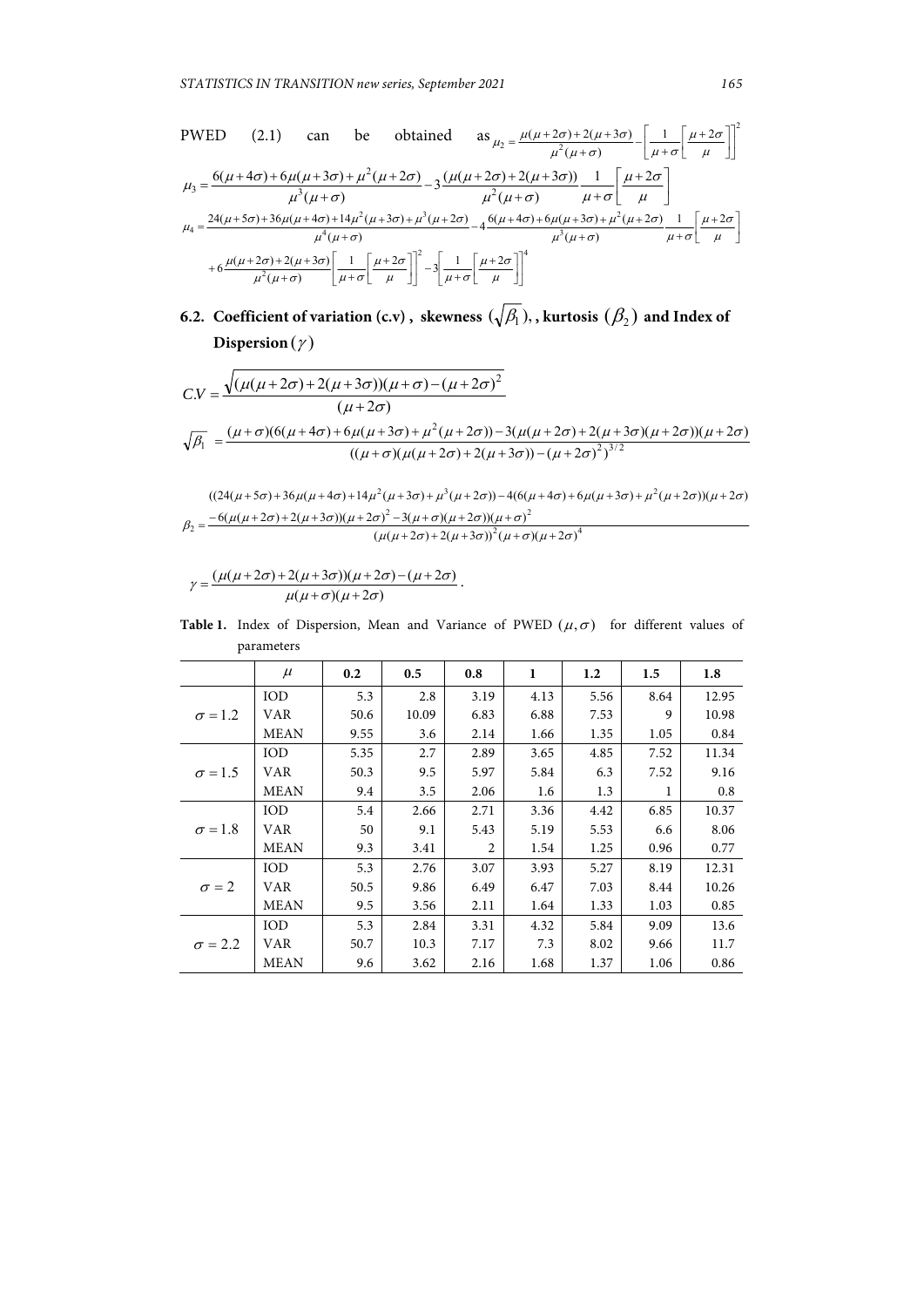$\overline{a}$ 

# **6.3. Moment generating function and probability generating function of Poisson weighted Exponential Distribution**

*Theorem 6.3.1*: If Z has the PWED ( $\mu$ , $\sigma$ ), then the probability generating function  $P_{\tau}(t)$ has the following form:

$$
P_X(t) = \frac{\mu^2}{(\mu + \sigma)(1 + \mu)} \left[ \frac{(\mu + 1 - t)((1 + \mu) + \sigma) + \sigma t}{(\mu + 1 - t)^2} \right]
$$

*Proof*: We begin with the well-known definition of the probability generating function given by

$$
P_Z(t) = \sum_{x=0}^{\infty} t^z \left[ \frac{\mu^2}{\mu + \sigma} \left[ \frac{(1+\mu) + \sigma(z+1)}{(1+\mu)^{z+2}} \right] \right]
$$
  

$$
P_Z(t) = \frac{\mu^2}{(\mu + \sigma)(1+\mu)} \left[ \frac{(\mu+1-t)((1+\mu)+\sigma)+\sigma t}{(\mu+1-t)^2} \right]
$$

*Theorem 6.3.2:* If X has the PWED ( $\mu$ , $\sigma$ ), then the moment generating function  $M_Z(t)$ has the following form:

$$
M_Z(t) = \frac{\mu^2}{(\mu + \sigma)(1 + \mu)} \left[ \frac{(\mu + 1 - e^t)((1 + \mu) + \sigma) + \sigma e^t}{(\mu + 1 - e^t)^2} \right]
$$

*Proof*: We begin with the well-known definition of the moment generating function

given by 
$$
M_Z(t) = \sum_{z=0}^{\infty} e^{tz} \left[ \frac{\mu^2}{\mu + \sigma} \left[ \frac{(1+\mu) + \sigma(z+1)}{(1+\mu)^{z+2}} \right] \right]
$$
  

$$
M_Z(t) = \frac{\mu^2}{(\mu + \sigma)(1+\mu)} \left[ \frac{(\mu + 1 - e^t)((1+\mu) + \sigma) + \sigma e^t}{(\mu + 1 - e^t)^2} \right]
$$

*Similarly Laplace and Fourier transforms as calculated as* 

$$
L_Z(t) = \frac{\mu^2}{(\mu + \sigma)(1 + \mu)} \left[ \frac{(\mu + 1 + e^t)((1 + \mu) + \sigma) + \sigma e^t}{(\mu + 1 + e^t)^2} \right]
$$

$$
F_Z(t) = \frac{\mu^2}{(\mu + \sigma)(1 + \mu)} \left[ \frac{(\mu + 1 + t)((1 + \mu) + \sigma) + \sigma t}{(\mu + 1 + t)^2} \right]
$$

### **6.4 Recurrence Relation between Probabilities**

The PWED can be written as

$$
P(Z = z) = \frac{\mu^2}{\mu + \sigma} \left[ \frac{(1 + \mu) + \sigma(z + 1)}{(1 + \mu)^{z + 2}} \right]
$$

$$
P(Z = z + 1) = \frac{\mu^2}{\mu + \sigma} \left[ \frac{(1 + \mu) + \sigma(z + 2)}{(1 + \mu)^{z + 3}} \right].
$$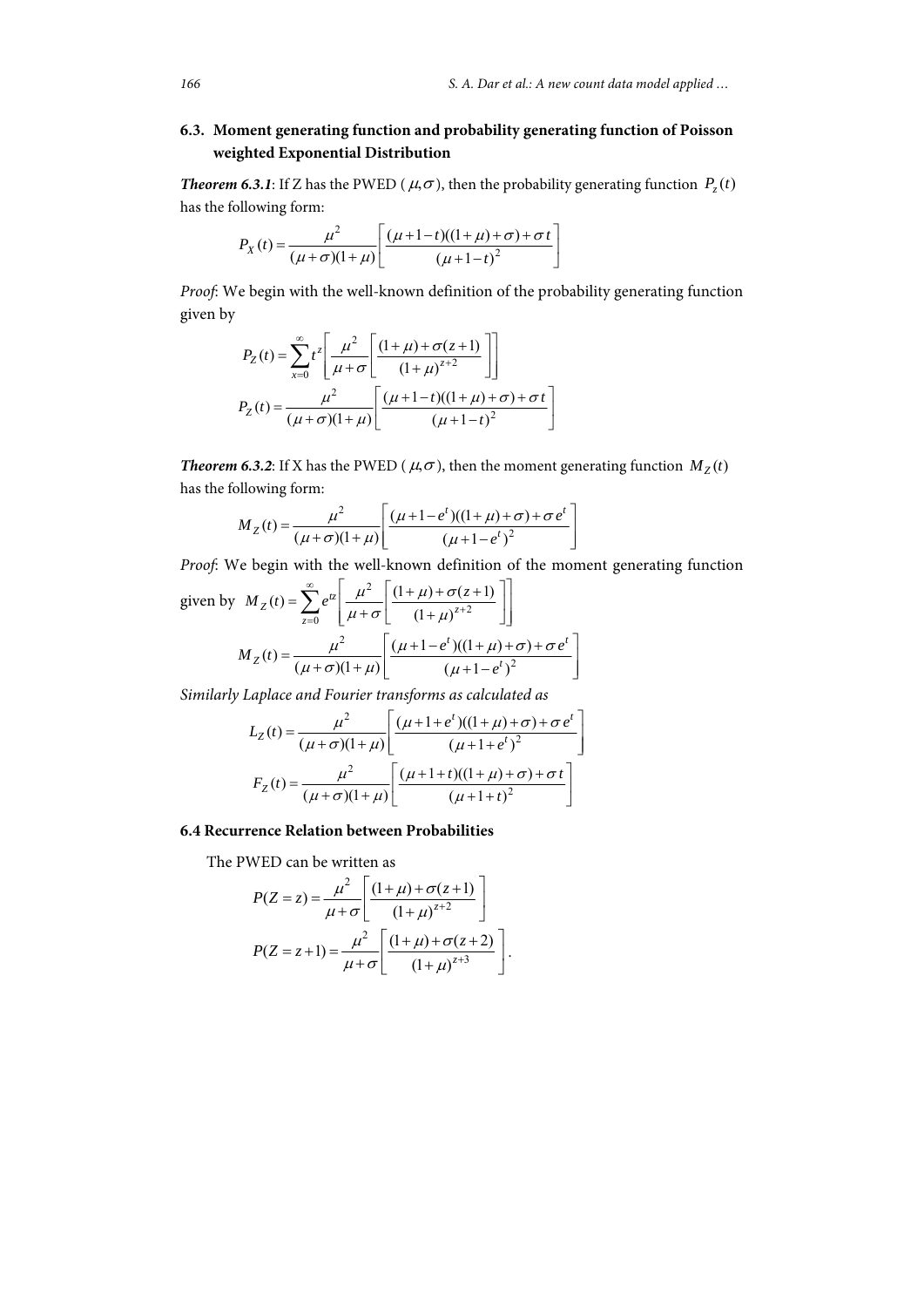Dividing  $P(Z=z+1)$  by  $P(Z=z)$ , we find the recurrence relation between probabilities

$$
P(Z = z + 1) = \frac{(z+2)(\eta(1+\zeta) + \beta(z+3))}{(1+\zeta)(z+1)(\eta(1+\zeta) + \beta(z+2))} P(Z = z) .
$$

#### **6.5. Quantile function**

**Theorem 6.5:** The quantile function of the PWED ( $\mu$ , $\sigma$ ) is

$$
Q_Z(u) = -\frac{(\mu + \mu^2 + \sigma + 2\mu\sigma)}{\mu\sigma} - \frac{1}{\log(1 + \mu)} W_{-1} \left[ \frac{(\mu + \sigma)(u - 1)\log(1 + \mu)}{\mu\sigma(1 + \mu)} \right].
$$

*Proof:* The cdf of the distribution is

$$
F_Z(z) = 1 - \frac{\mu + \mu^2 + \sigma + 2\mu\sigma + \mu\sigma z}{(1 + \mu)^{z+2}(\mu + \sigma)}.
$$

The *u*<sup>th</sup> quantile function is obtained by solving  $F_z(z) = u$ 

$$
\frac{-(\mu+\mu^2+\sigma+2\mu\sigma+\mu\sigma z)}{(\mu\sigma)} = Z + \frac{(\mu+1)(1+\mu)^{z+2}(\mu+\sigma)}{\mu\sigma}
$$

$$
Q_Z(u) = -\frac{(\mu+\mu^2+\sigma+2\mu\sigma)}{\mu\sigma} - \frac{1}{\log(1+\mu)} W_{-1} \left[ \frac{(\mu+\sigma)(\mu-1)\log(1+\mu)}{\mu\sigma(1+\mu)^{\frac{\mu+\mu^2+\sigma}{\mu\sigma}}}\right].
$$

# **7. Order statistics**

Let  $Z_{(1)}, Z_{(2)}, Z_{(3)},..., Z_{(n)}$  be the ordered statistics of the random sample  $Z_1, Z_2, Z_3, \ldots, Z_n$  drawn from the discrete distribution with cdf  $F_Z(z)$  and pmf  $P_Z(z)$ , then the pmf of the rth order statistics  $Z_{(r)}$  is given by:  $f_{z(r)}(z,\mu,\sigma) = \frac{n!}{(r-1)!(n-r)!} P(z)[F(z)]^{r-1}[1-F(z)]^{n-r}$ .  $r=1, 2, 3,...,n$ 

Using the equations (2.1) and (2.2), the probability density function of the rth order statistics of the Poisson weighted exponential distribution is given by  $\mathcal{L}_{(r)}(z,\mu,\sigma)$  $n - r$ *z r*  $\mu$   $r$   $(x, \mu, \sigma) = \frac{n!}{(x-1)!(n-x)!} \frac{\mu^2}{u+\sigma} \left[ \frac{(1+\mu)+\sigma(z+1)}{(1+\mu)^{z+2}} \right] \left[ 1 - \frac{\mu+\mu^2+\sigma+2\mu\sigma+\mu\sigma x}{(u+\sigma)^{x+2}(u+\sigma)} \right] \left[ \frac{\mu+\mu^2+\sigma+2\mu\sigma+\mu\sigma x}{(u+\sigma)^{x+2}(u+\sigma)} \right]$  $f(r)(z, \mu, \sigma) = \frac{n!}{(r-1)!(n-r)!} \frac{\mu^2}{\mu + \sigma} \left[ \frac{(1+\mu)+\sigma(z+1)}{(1+\mu)^{z+2}} \right] \left[ 1 - \frac{\mu+\mu^2+\sigma+2\mu\sigma+\mu\sigma x}{(\mu+\sigma)^{x+2}(\mu+\sigma)} \right]^{r-1} \left[ \frac{\mu+\mu^2+\sigma+2\mu\sigma+\mu\sigma x}{(\mu+\sigma)^{z+2}(\mu+\sigma)} \right]^{n-r}$  $^{+}$  $\overline{a}$  l I  $+\sigma$ <sup>z+2</sup> $(\mu +$  $+\mu^2+\sigma+2\mu\sigma+$  $\overline{\phantom{a}}$ l ļ.  $\left[\frac{(1+\mu)+\sigma(z+1)}{(1+\mu)^{z+2}}\right]\left[1-\frac{\mu+\mu^2+\sigma+2\mu\sigma+2}{(\mu+\sigma)^{x+2}(\mu+\sigma)}\right]$ I  $^{+}$  $=\frac{n!}{(r-1)!(n-r)!}\frac{\mu^2}{\mu+\sigma}\left|\frac{(1+\mu)+\sigma(z+1))}{(1+\mu)^{z+2}}\right|\left|1-\frac{\mu+\mu^2+\sigma+2\mu\sigma+\mu\sigma x}{(\mu+\sigma)^{x+2}(\mu+\sigma)}\right|\left|\frac{\mu+\mu^2+\sigma+2\mu\sigma+\mu\sigma x}{(\mu+\sigma)^{z+2}(\mu+\sigma)}\right|$  $\frac{(\mu)+\sigma(z+1)}{(1+\mu)^{z+2}}$   $\left| 1 - \frac{\mu+\mu^2+\sigma+2\mu\sigma+\mu}{(\mu+\sigma)^{x+2}(\mu+\sigma)} \right|$  $(1 + \mu) + \sigma(z + 1)$  $(\mu, \sigma) = \frac{n!}{(r-1)!(n-r)!} \frac{\mu^2}{\mu + \sigma} \left[ \frac{(1+\mu)+\sigma(z+1)}{(1+\mu)^{z+2}} \right] \left[ 1 - \frac{\mu+\mu^2+\sigma+2\mu\sigma+\mu\sigma x}{(\mu+\sigma)^{x+2}(\mu+\sigma)} \right]^{r-1} \left[ \frac{\mu+\mu^2+\sigma+x}{(\mu+\sigma)^{z+2}} \right]$ 2 2 2 2  $(\mu + \sigma)^{3}$   $(\mu + \sigma)$  $\mu$  +  $\mu$   $\bar{}$  +  $\sigma$  + 2 μ $\sigma$  + μ $\sigma$  $(\mu + \sigma)^{n}$   $(\mu + \sigma)$  $\mu$  +  $\mu$   $\bar{}$  +  $\sigma$  + 2 $\mu$ σ +  $\mu$ σ  $\mu$  $\mu$ ) +  $\sigma$  $(\mu,\sigma) = \frac{n!}{(r-1)!(n-r)!} \frac{\mu^2}{\mu+\sigma}$ 

Then, the pmf of the first order  $Z_{(1)}$  Poisson weighted exponential distribution is given by

$$
f_1(Z;\mu,\sigma) = n \left[ \frac{(1+\mu)+\sigma(z+1)}{(1+\mu)^{z+2}} \right] \left[ \frac{\mu+\mu^2+\sigma+2\mu\sigma+\mu\sigma z}{(\mu+\sigma)^{z+2}(\mu+\sigma)} \right]^{n-1}.
$$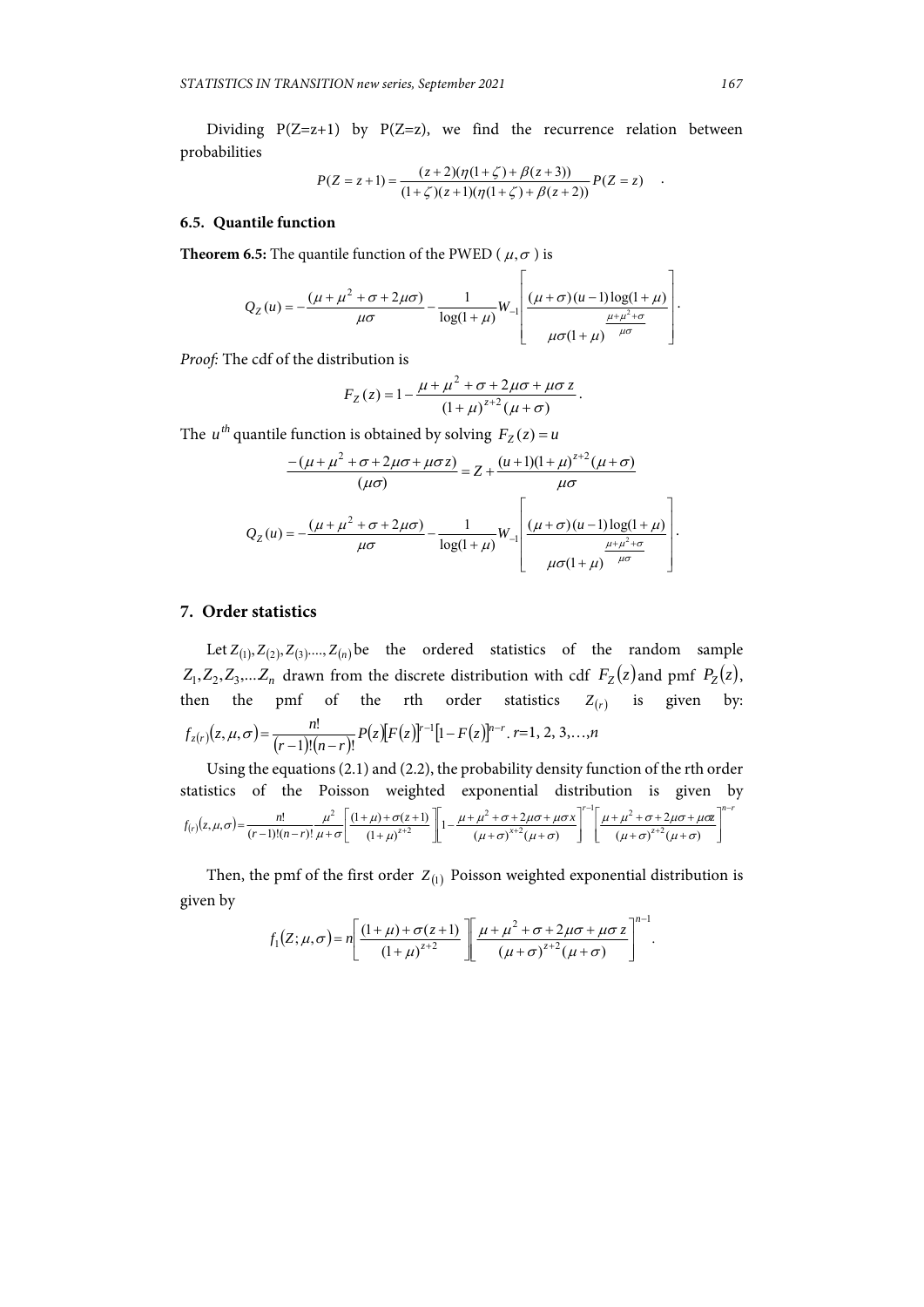And the pmf of the nth order  $Z_{(n)}$  Poisson weighted exponential model is given

as 
$$
f_{(n)}(z,\mu,\sigma) = n \left[ \frac{(1+\mu)+\sigma(z+1)}{(1+\mu)^{z+2}} \right] \left[ 1 - \frac{\mu+\mu^2+\sigma+2\mu\sigma+\mu\sigma z}{(\mu+\sigma)^{z+2}(\mu+\sigma)} \right]^{n-1}.
$$

## **8. Estimation of Parameters**

In this section, we estimate the parameters of the Poisson weighted exponential distribution using methods of moments and the method of maximum likelihood estimation.

# **8.1. Method of Moments**

In order to obtain sample moments, we replace population moments with sample moments:

$$
a = \mu_1' = \frac{\mu + 2\sigma}{\mu(\mu + \sigma)}
$$

$$
b = \mu_2' = \frac{\mu(\mu + 2\sigma) + 2(\mu + 3\sigma)}{\mu^2(\mu + \sigma)}.
$$

Solving the above equations of sample moments, we get

$$
\hat{\sigma} = \frac{\hat{\mu} - a\hat{\mu}^2}{\hat{a}\hat{\mu} - 2}
$$

$$
\hat{\mu} = \frac{2a + \sqrt{2a - 2b + 4a^2}}{b - a}.
$$

**Theorem 8.1:** The MOM estimator  $\hat{\mu}$  of  $\mu$  is positively biased.

Proof: Let 
$$
\hat{\mu} = h(\overline{Z})
$$
 where  $h(t) = \frac{1 - \sigma t + \sqrt{\sigma^2 t^2 + 6\sigma t + 1}}{2t}$ ,  $t > 0$   
\nSince  $h''(t) = \frac{1}{t^3} + \frac{9\sigma t + 15\sigma^2 t^2 + 3\sigma^3 t^3 + 3\sigma^4 t^2 + 6\sigma^2 t^2 + 6\sigma^3 t^3}{t^3(1 + \sigma^2 t^2 + 6\sigma)^2} > 0$ 

Then, h(t) is strictly convex. Hence, by Jensen's inequality, we have  $E\{h(\overline{z})\} > h\{E(\overline{z})\}$ 

$$
\text{finally}, \sin c e h \{E(\overline{z})\} = h(\mu) = h \left( \frac{2\sigma + \mu}{\mu(\mu + \sigma)} \right) = \mu, \text{ we obtain } E(\widehat{\mu}) > \mu.
$$

**Theorem 8.2:** The MOM estimator  $\hat{\mu}$  of  $\mu$  is consistent and asymptotically normal.

$$
\sqrt{n} (\hat{\mu} - \mu) \rightarrow_d N(0, \nu^2(\mu))
$$
  

$$
\nu^2(\mu) = \frac{\mu^2 (\sigma + \mu)^2 (2\sigma^2 + 2\mu \sigma^2 + 3\sigma \mu^2 + 4\sigma \mu + \mu^3 + \mu^2)}{(2\sigma^2 + \mu^2 + 4\sigma \mu)^2}.
$$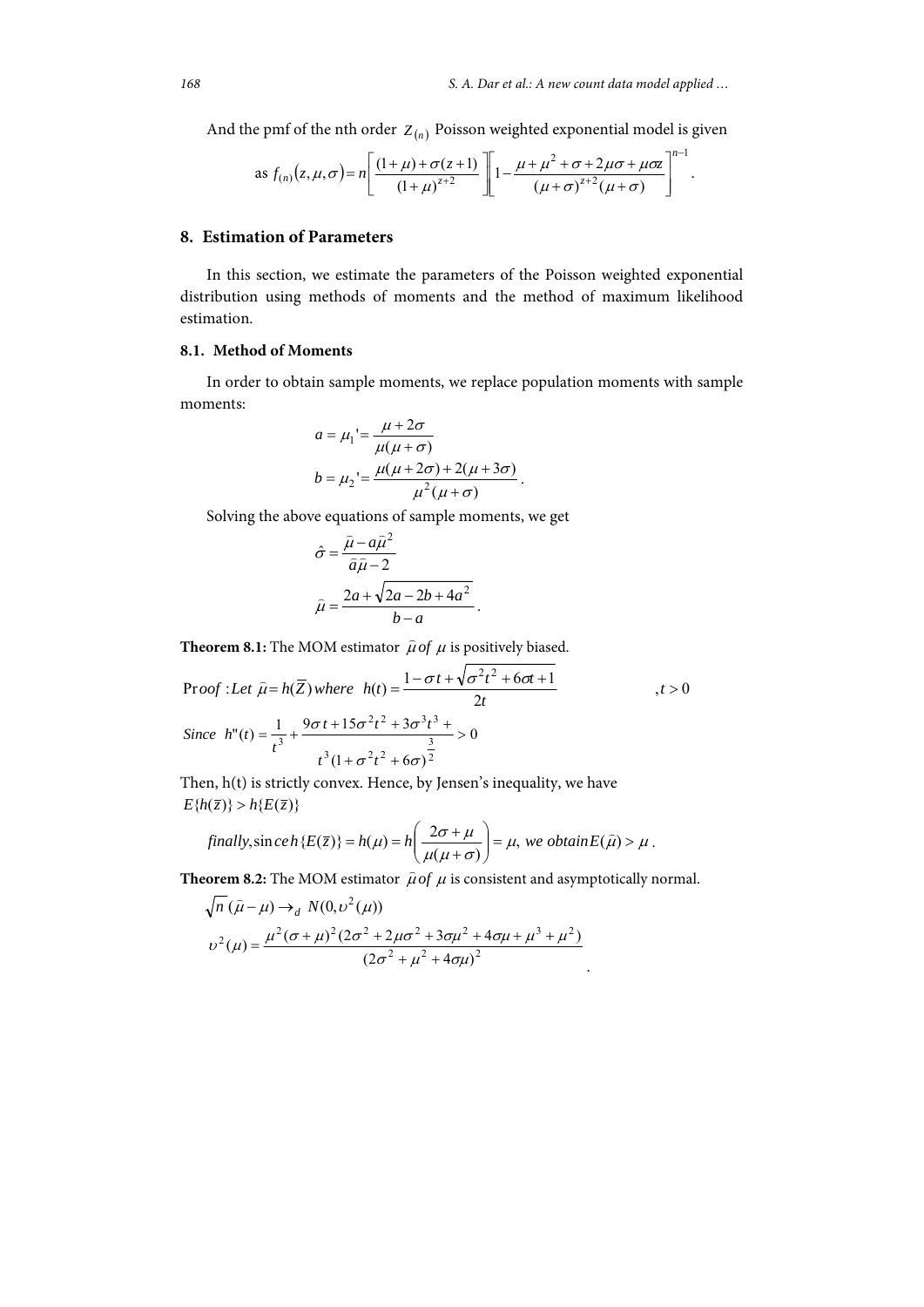# Where

 $\text{prof:}$  Consistency Since  $\mu < \infty$ , then  $\bar{Z} \stackrel{p}{\rightarrow} \mu$ . Also,  $\sin \text{ceh}(t)$  is continuous funcationat  $t = \mu$ 

then 
$$
h(\bar{z}) \stackrel{p}{\rightarrow} h(\mu)
$$
, *i. e*,  $\hat{\mu} \stackrel{p}{\rightarrow} \mu$ 

Asymptotic normality: Since  $\sigma^2 < \infty$ , then by the central limit theorem, we have

$$
\sqrt{n} \left( \overline{Z} - \mu \right) \stackrel{d}{\rightarrow} N(0, \sigma^2)
$$

Also, since  $h(\mu)$  *is differentiable and*  $h'(\mu) \neq 0$ , by the delta-method, we have

$$
\sqrt{n}(h(\bar{z}) - h(\mu)) \to_d N(0, \nu^2(\eta))
$$

$$
\nu^2(\mu) = \frac{\mu^2(\sigma + \mu)^2(2\sigma^2 + 2\mu\sigma^2 + 3\sigma\mu^2 + 4\sigma\mu + \mu^3 + \mu^2)}{(2\sigma^2 + \mu^2 + 4\sigma\mu)^2}
$$

Where

The theorem follows.

As a result of this, the asymptotic  $100(1-\alpha)\%$  confidence interval for  $\mu$  is given by

$$
\hat{\mu} \pm z_{\frac{\alpha}{2}} \frac{\nu(\hat{\mu})}{\sqrt{n}},
$$

Where  $z_{\frac{\alpha}{2}}$  is the (1- $\frac{\alpha}{2}$ ) percentile of the standard normal distribution.

# **8.2. Method of Maximum Likelihood Estimation**

This is one of the most useful methods for estimating the different parameters of the distribution. Let  $Z_1, Z_2, Z_3, \ldots, Z_n$  be the random sample of size n draw from PWED, then the likelihood function of PWED is given as

$$
L(z | \mu, \sigma) = \frac{\mu^{n2}}{(\mu + \sigma)^n} \prod_{i=1}^n \left( \frac{(1 + \mu) + \sigma(z + 1)}{(1 + \mu)^{z + 2}} \right)
$$
  
\n
$$
\log L = 2n \log \mu - n \log(\mu + \sigma) + \sum_{i=1}^n \log((1 + \mu) + \sigma(z + 1)) - (\sum_{i=1}^n z_i + 2n) \log(1 + \mu)
$$
  
\n
$$
\frac{\delta}{\delta \mu} \log L = \frac{2n}{\mu} - \frac{n}{\mu} + \sum_{i=1}^n \frac{1}{((1 + \mu) + \sigma(z + 1))} - \frac{\sum_{i=1}^n z_i + 2n}{(1 + \mu)} = 0
$$
  
\n
$$
\frac{\delta}{\delta \sigma} = -\frac{n}{\sigma} + \sum_{i=1}^n \frac{(z + 1)}{((1 + \mu) + \sigma(z + 1))} = 0
$$

The above equations can be solved numerically by using R software (3.5.2).

.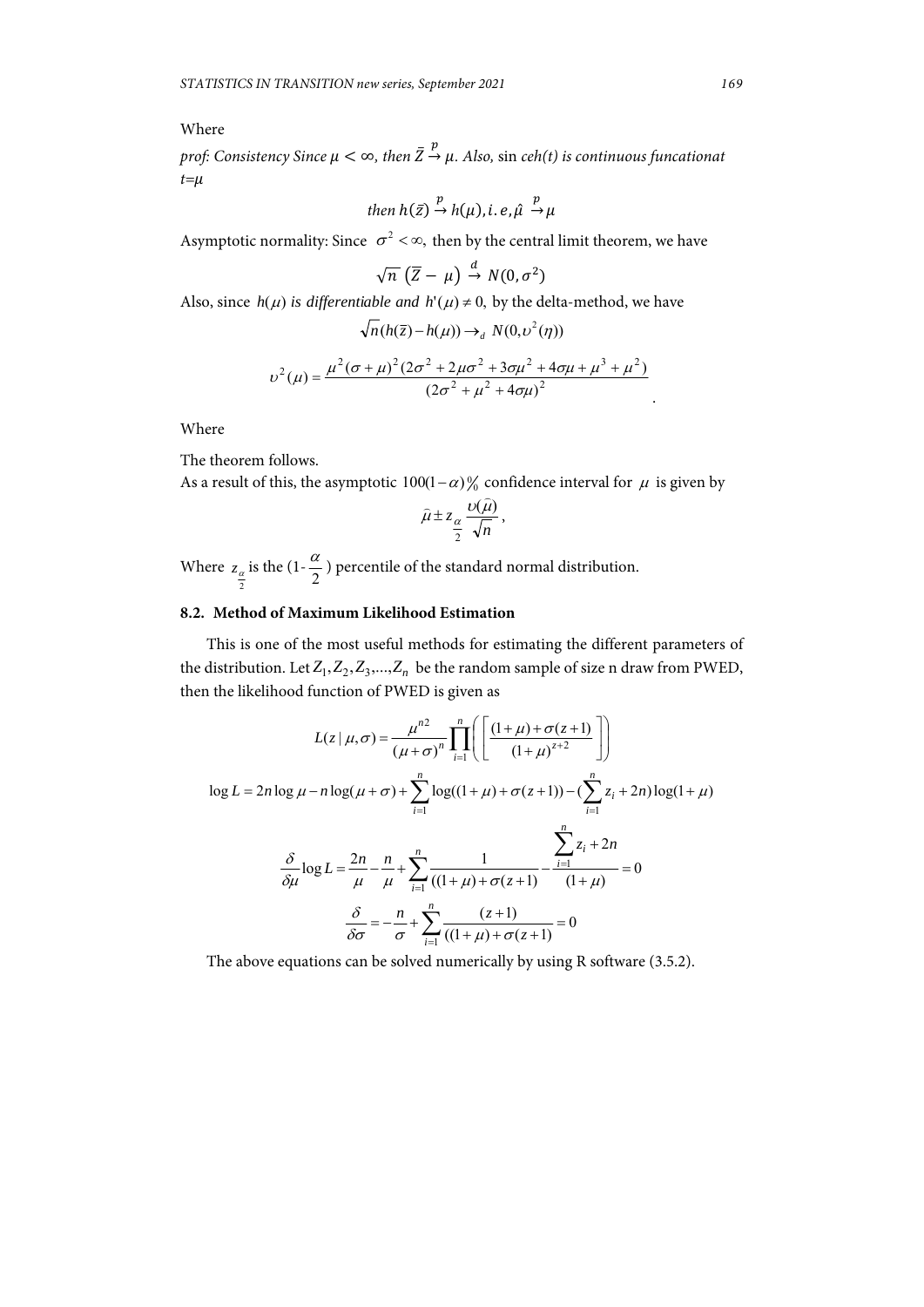## **9. Applications of Poisson weighted exponential distribution**

In this section, we fit our proposed distribution to a data set representing vaccine adverse event counts and the number of claims in automobile insurance so as to illustrate our claim that our proposed model fits well when compared to other competing models. The data sets are given in Table 2 and 5 respectively. In Table 6 the degree of freedom is zero for some distributions, and hence p-value is not given and thus in such tables comparisons can be done on the basis of the AIC and BIC values.

**Table 2.** Dataset representing vaccine adverse event counts (see C. E. Rose, S.W. Martain, K. A. Wannemueler, B. D. Plikaytis (2006))

| Counts |      |      |     |     |     |     | n  | -  | $\Omega$ | a             | $\mathbf{1} \cap$<br>ΙU |  |
|--------|------|------|-----|-----|-----|-----|----|----|----------|---------------|-------------------------|--|
| Actual | 1437 | 1010 | 660 | 428 | 236 | 122 | 62 | 34 | 14       | $\Omega$<br>Ō |                         |  |

We compute the expected frequencies for fitting Poisson Weighted Exponential (PWED), Zero Inflated Poisson (ZIPD), Negative Binomial (NBD), Geometric (GD), Poisson Lindley (PLD), Poisson Akash (PAD), Poisson Distribution (PD) and Discrete Generalized Inverse Weibull Distribution (DGIWD) with the help of R studio statistical software, and Pearson's chi-square test is applied to check the goodness of fit of the models discussed. The calculated figures are given in Table 3 and 6. Based on the chisquare, we observe that the Poisson weighted exponential distribution provides a satisfactorily better fit for the data set representing vaccine adverse event counts in Table 3 and the number of claims in automobile insurance in Table 6 as compared to other distributions. Also the parameters are estimated by using the ML method. We have analysed the data using R software (3.5.2). Parameter estimates along and the model function of the fitted distributions are given in Table 3 and 6.

| Z              | Obs.freq | <b>PD</b> | <b>ZIPD</b>    | <b>NBD</b> | GD     | <b>PLD</b> | <b>DGIW</b> | <b>PAD</b> | <b>PWED</b> |
|----------------|----------|-----------|----------------|------------|--------|------------|-------------|------------|-------------|
| $\mathbf{0}$   | 1437     | 890.75    | 1436.4         | 1401.7     | 1603.5 | 1500.1     | 1354        | 1500.2     | 1417        |
| 1              | 1010     | 1342.35   | 810.6          | 1065.3     | 963.9  | 1003.5     | 1377.2      | 977.65     | 1048        |
| 2              | 660      | 1011.4    | 789.6          | 671.15     | 579.4  | 629.2      | 524.15      | 632.55     | 670         |
| 3              | 428      | 508       | 529.5          | 393.75     | 348.3  | 378.7      | 248.9       | 392        | 397.4       |
| $\overline{4}$ | 236      | 191.4     | 274.6          | 222.5      | 209.35 | 221.6      | 139         | 232.1      | 225.1       |
| 5              | 122      | 57.7      | 117.3          | 122.8      | 125.85 | 127        | 86.45       | 132.1      | 123.6       |
| 6              | 62       | 14.5      | 42.9           | 66.7       | 75.65  | 71         | 57.9        | 72.8       | 66.3        |
| 7              | 34       | 3.1       | 13.8           | 35.8       | 45.45  | 39.9       | 41          | 39         | 35          |
| 8              | 14       | 0.6       | $\overline{4}$ | 19.1       | 27.35  | 22         | 30.2        | 20.45      | 18.2        |

**Table 3.** Fitted proposed distribution and other competing models to a dataset representing vaccine adverse event counts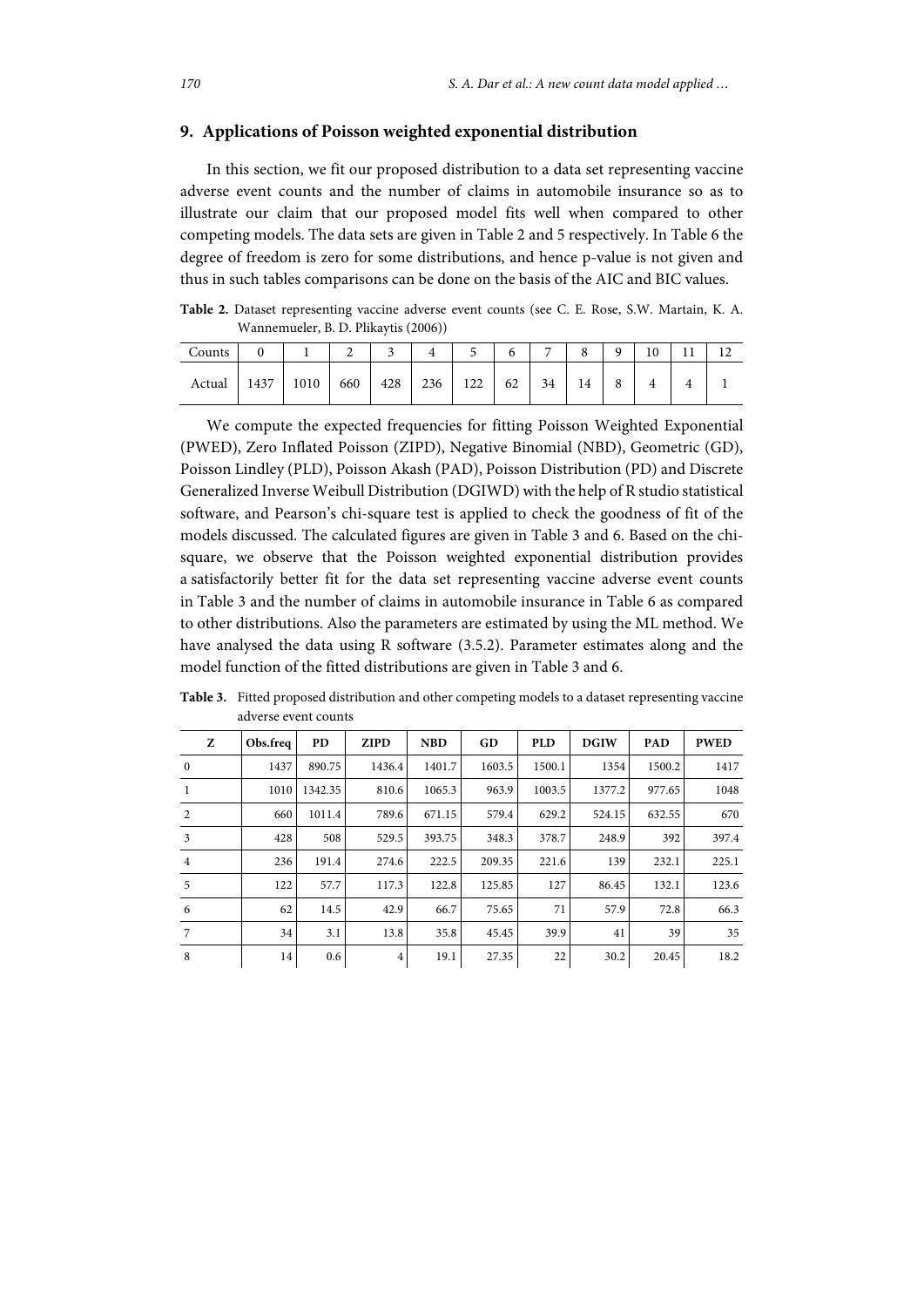| Z                              | Obs.freq       | PD                               | <b>ZIPD</b>                                                        | <b>NBD</b>                                              | GD                           | <b>PLD</b>                       | <b>DGIW</b>                                                                        | <b>PAD</b>                        | <b>PWED</b>                                                    |
|--------------------------------|----------------|----------------------------------|--------------------------------------------------------------------|---------------------------------------------------------|------------------------------|----------------------------------|------------------------------------------------------------------------------------|-----------------------------------|----------------------------------------------------------------|
| 9                              | 8              | 0.1                              | 1                                                                  | 10.1                                                    | 16.45                        | 12                               | 23                                                                                 | 10.5                              | 9.4                                                            |
| 10                             | $\overline{4}$ | 0.1                              | 0.3                                                                | 5.3                                                     | 9.9                          | 7                                | 18                                                                                 | 5.35                              | 4.8                                                            |
| 11                             | $\overline{4}$ | 0.1                              | 0.1                                                                | 2.75                                                    | 5.9                          | 3.55                             | 14                                                                                 | 2.65                              | 2.9                                                            |
| 12                             | 1              | 0.1                              | 0.1                                                                | 1.45                                                    | 8.95                         | $\overline{4}$                   | 105                                                                                | 2.55                              | 1.7                                                            |
| Total                          | 4020           |                                  |                                                                    |                                                         |                              |                                  |                                                                                    |                                   |                                                                |
| d.f                            |                | 5                                | 6                                                                  | 8                                                       | 9                            | 9                                | 7                                                                                  | 9                                 | 8                                                              |
| Chi-<br>square                 |                | 1901                             | 570                                                                | 10.4                                                    | 78.68                        | 20.12                            | 488                                                                                | 14.16                             | 6.21                                                           |
| Parameter<br>estimate<br>(S.E) |                | $\hat{\lambda} = 1.5$<br>(0.019) | $\hat{\mu} = 2.04$<br>(0.031)<br>$\hat{\sigma} = 0.261$<br>(0.009) | $\hat{r} = 1.52$<br>(0.07)<br>$\hat{p} = 0.5$<br>(0.01) | $\hat{p} = 0.398$<br>(0.004) | $\hat{\theta} = 0.99$<br>(0.016) | $\hat{a} = 1.49$<br>(0.02)<br>$b = 0.47$<br>(0.17)<br>$\hat{t} = 0.037$<br>(0.068) | $\hat{\lambda} = 1.35$<br>(0.016) | $\hat{\mu} = 1.14$<br>(0.04)<br>$\hat{\sigma} = 2.99$<br>(0.9) |
| p-value                        |                | 0.00                             | 0.00                                                               | 0.23                                                    | 0.00                         | 0.017                            | 0.00                                                                               | 0.11                              | 0.62                                                           |

**Table 3.** Fitted proposed distribution and other competing models to a dataset representing vaccine adverse event counts (cont.)

Furthermore, from Table 4 and 7, it has been observed that the Poisson weighted exponential distribution have the lesser AIC and BIC values as compared to other competing models. Hence, we can conclude that the PWED leads to a best fit as compared to other competing models for analysing the data set given in Table 2 and 5.

**Table 4.** Model comparison criterion for fitted models to a data set representing vaccine adverse event counts

| Criterion | PD.     | <b>NBD</b>       | <b>ZIPD</b> | GD      | <b>PLD</b> | <b>DGIW</b> | <b>PAD</b> | <b>PWED</b> |
|-----------|---------|------------------|-------------|---------|------------|-------------|------------|-------------|
| AIC       | 14464.2 | 13485.2          | 13741.5     | 13558   | 13494      | 14049.8     | 13487      | 13480       |
| BIC       | 14470.5 | 13486.33 13754.1 |             | 13564.3 | 13500.3    | 14068.7     | 13493.3    | 13481       |

**Table 5.** Data set representing the number of claims in automobile insurance (see Klugman et al. (2012))

| Claim counts       |      |  |             |                          |  |  |
|--------------------|------|--|-------------|--------------------------|--|--|
| Observed frequency | .563 |  | ົາ າ<br>ے ر | $\overline{\phantom{a}}$ |  |  |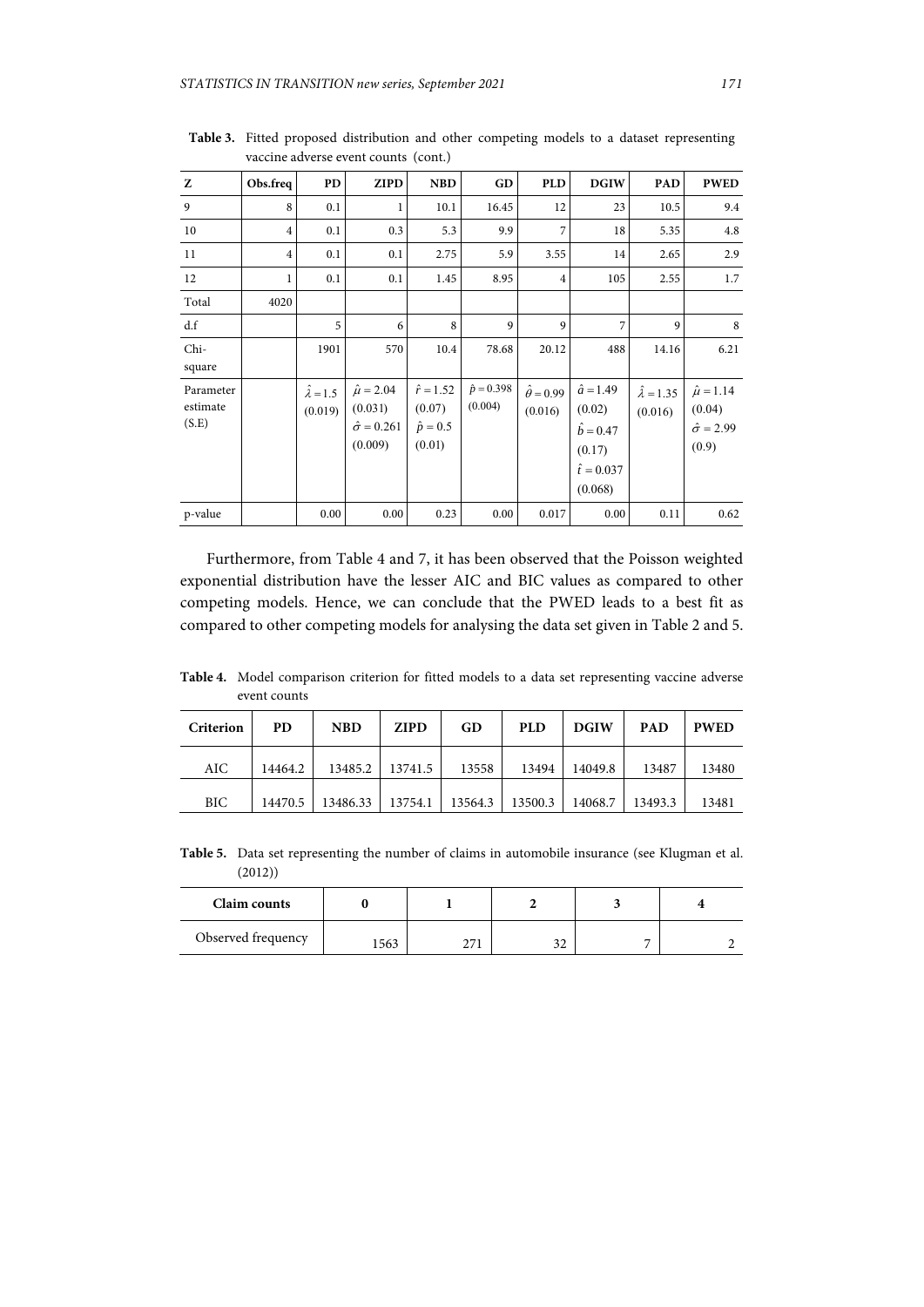| Z                              | Obs.fre        | PD     | ZIPD                                   | <b>NBD</b>                                                                                                                | GD             | <b>PLD</b>                      | <b>DGIW</b>                                  | <b>PAD</b>                                 | <b>PWED</b>                                                      |
|--------------------------------|----------------|--------|----------------------------------------|---------------------------------------------------------------------------------------------------------------------------|----------------|---------------------------------|----------------------------------------------|--------------------------------------------|------------------------------------------------------------------|
| $\mathbf{0}$                   | 1563           | 1544.1 | 1562.9                                 | 1566.4                                                                                                                    | 1570.1         | 1569.5                          | 1562.7                                       | 1571.9                                     | 1564.4                                                           |
| 1                              | 271            | 299.8  | 265.2                                  | 261.5                                                                                                                     | 255.25         | 256.34                          | 274.6                                        | 252.7                                      | 268.4                                                            |
| 2                              | 32             | 29.1   | 42                                     | 40.15                                                                                                                     | 41.5           | 41.34                           | 27.15                                        | 41.85                                      | 35.7                                                             |
| 3                              | 7              | 1.9    | 4.45                                   | 6.6                                                                                                                       | 6.75           | 6.6                             | 6.3                                          | 7                                          | 5.6                                                              |
| $\overline{4}$                 | $\overline{2}$ | 0.1    | 0.35                                   | 1                                                                                                                         | 1.3            | 1.0444                          | 4.25                                         | 1.45                                       | 0.75                                                             |
| Total                          | 1875           |        |                                        |                                                                                                                           |                |                                 |                                              |                                            |                                                                  |
| d.f                            |                | 1      |                                        | 1                                                                                                                         | $\overline{2}$ | $\overline{c}$                  |                                              | $\overline{2}$                             | $\mathbf{1}$                                                     |
| Chi-square                     |                | 57.04  |                                        | 3.61                                                                                                                      | 3.29           | 3.87                            |                                              | 3.72                                       | 1.51                                                             |
| Parameter<br>estimate<br>(S.E) |                | (0.01) | (.042)<br>$\hat{\beta} = .38$<br>(.07) | $\hat{\lambda} = 0.194 \; \hat{\alpha} = 0.31 \; \hat{p} = 6.13 \; \hat{p} = 0.83$<br>(0.4)<br>$\hat{r} = 1.19$<br>(0.07) | (0.007)        | $\hat{\theta} = 05.89$<br>(0.3) | $b = .4(.17)$ (0.27)<br>$\hat{t} = .03(.17)$ | $\hat{a} = 3.16($ . $\hat{\theta} = 05.74$ | $\hat{\alpha} = 7.87$<br>(2.3)<br>$\hat{\beta} = 8.83$<br>(18.4) |
| p-value                        |                | 0.00   |                                        | 0.05                                                                                                                      | 0.19           | 0.14                            |                                              | 0.15                                       | 0.22                                                             |

**Table 6.** Fitted proposed distribution and other competing models to a data set representing the number of claims in automobile insurance

**Table 7.** Model comparison criterion for fitted models to a data set representing the number of claims in automobile insurance counts

| Criterion  | <b>PD</b> | <b>NBD</b> | <b>ZIPD</b> | GD     | <b>PLD</b> | <b>DGIW</b> | <b>PAD</b> | <b>PWED</b> |
|------------|-----------|------------|-------------|--------|------------|-------------|------------|-------------|
| AIC        | 2005.5    | 1991.1     | 1995.5      | 1989.8 | 1989.7     | 1994.6      | 1990.25    | 1987        |
| <b>BIC</b> | 2011      | 1990.3     | 2006.2      | 1995.3 | 1995.25    | 2011.2      | 1995.8     | 1986.3      |

# **10. Conclusion**

A new over-dispersed probability distribution is introduced using the compounding technique. Statistical properties of the proposed model are studied and applications in handling count data sets representing vaccine adverse counts and insurance claims are analysed.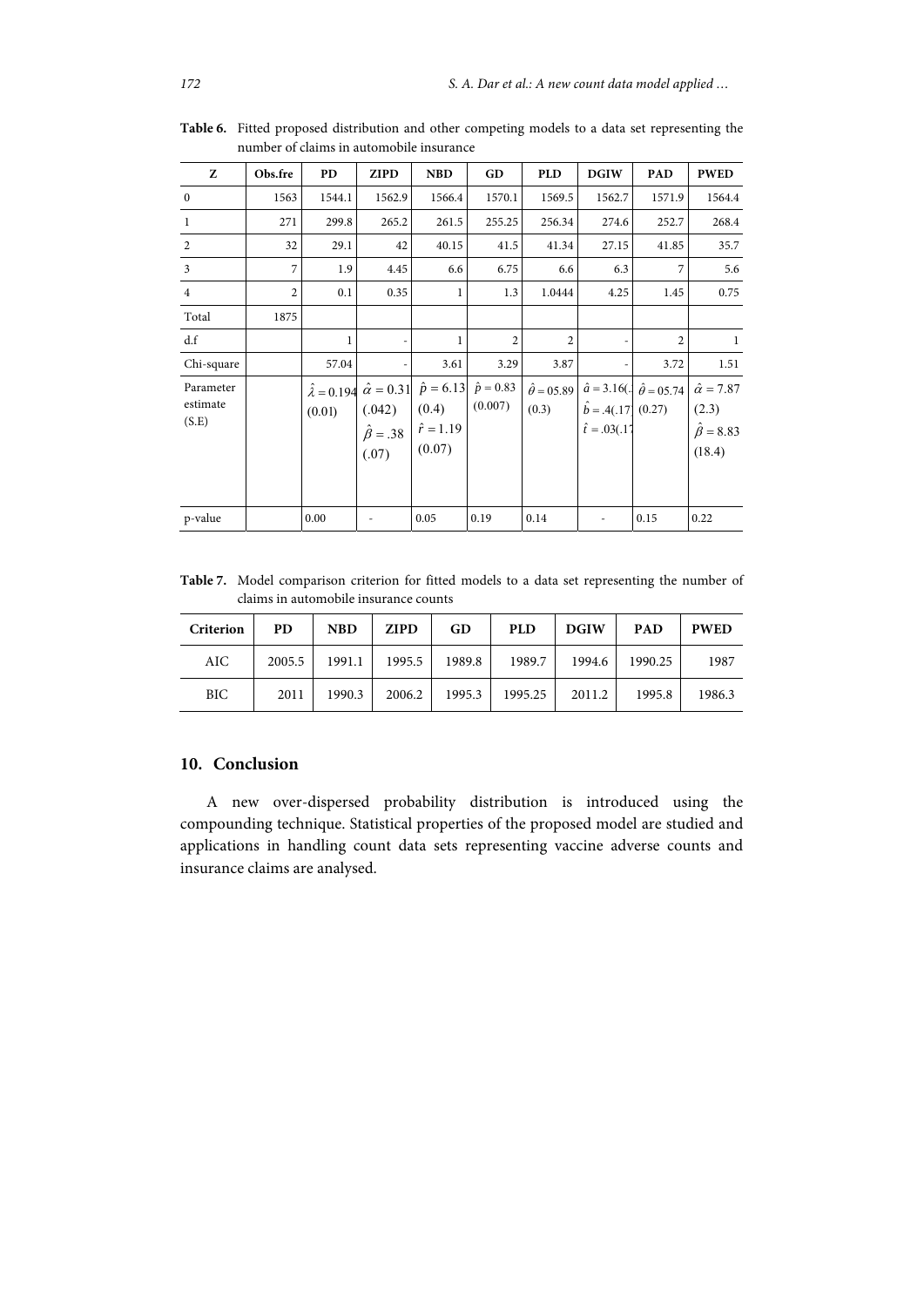# **References:**

- Berreto-Souza, W., Bakouch, H., (2013). A new lifetime model with decreasing failure rate. *A journal of theoretical and Applied Statistics*, 47(2), pp. 465–476 .
- Hajebi,M., Rezaei, S. and Nadarajah, S., (2013). An exponential- negative binomial distribution. *REVSTAT-Statistical journal*, 11(2), pp. 191–210.
- Asgharzadeh, A., Bakouch,H.S., Nadarajah, S. and Esmaeili, L., (2014). A new family of compound lifetime distributions*. Kybernetika*, 50, pp. 142–169.
- Mohmoudi,E. Jafari, A. A., (2014). The compound class of linear failure rate power series distributions: model, properties and applications. *Communications in statistics-simulation and computation.*
- Silva, R. B., Cordeiro, G. M., (2015). The Burr XII power series distribution: A new compounding family. *The Brazilian journal of probability and statistics*, 29, pp. 565–589.
- Pinho, L. G. B., Cordeiro, G. M. and Nobre, J. S., (2015). On the Harris-G class of distributions: general results and application. *Brazilian journal of probability and statistics*, 29(4), pp. 813–832.
- Bourguignon, M., Silva, R. B. and Cordeiro, G. M., ( 2014). Anew class of fatigue life distributions. *Journal of statistics Computation and Simulation*,84 , pp. 2619–2635.
- Bordbar, F., Nematollahi, A. R., (2016). The modified exponential- geometric distribution. Communications in Statistics –*Theory and Methods*, 45(1), pp. 173– 181.
- Flores, D, J., Borges, P., Cancho, G. and Louzada, F., (2013). The complementary exponential power series distribution*. Brazilian journal of probability and statistics*, 27, pp. 565–584.
- Ghitany M. E., Alqallaf F., Al- Mutairi D. K. and Husain H. A.,(2011). A two parameter weighted Lindley distribution and its applications to survival data, *Mathematics and Computers in Simulations*, 81, pp. 1190–1201.
- Christophe Chesneau, Hassan S. Bakouch, Tassaddaq Hussain and Bilal A. Para, (2020). The cosine geometric distribution with count data modeling, Journal of Applied Statistics, DOI: 10.1080/02664763.2019.1711364.
- R Core Team, (2019). R version 3.5.3: A language and environment for statistical computing. R Foundation for Statistical Computing, Vienna, Austria. URL https://www.R-project.org/.